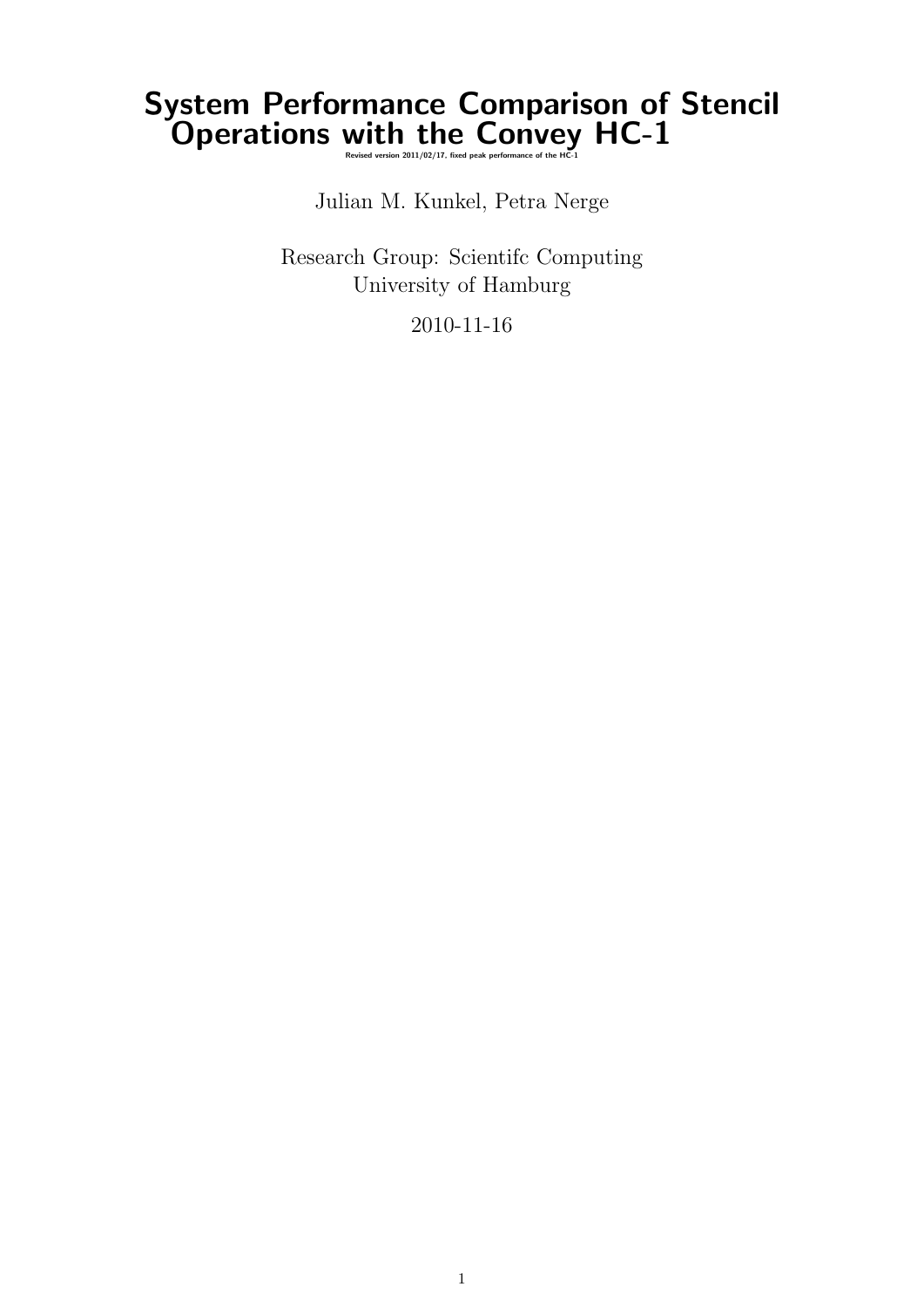In this technical report our first experiences with a Convey HC-1 are documented. Several stencil application kernels are evaluated and related work in the area of CPUs, GPUs and FPGAs is discussed. Performance of the C and Fortran stencil benchmarks in single and double precision are reported. Benchmarks were run on Blizzard – the IBM supercomputer at DKRZ –, the working group's Intel Westmere cluster and the Convey HC-1 provided at KIT.

With the Vector personality, performance of the Convey system is not convincing. However, there lies potential in programming custom personalities. The major issue is to approximate performance of an implementation on a FPGA before the time consuming implementation is performed.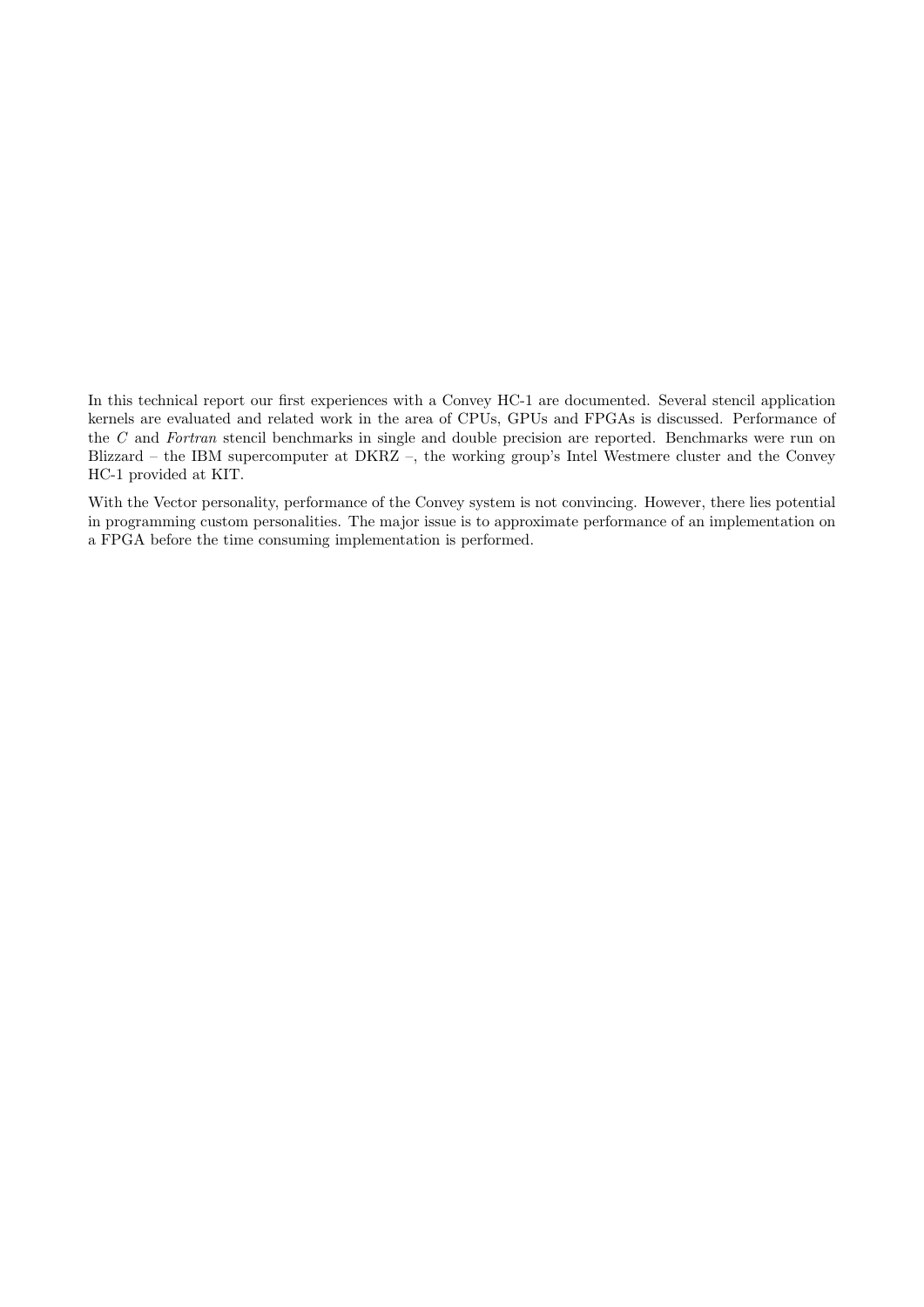# **Contents**

| $\mathbf{1}$   |                        | Introduction                                                                                                                       | 4              |  |  |
|----------------|------------------------|------------------------------------------------------------------------------------------------------------------------------------|----------------|--|--|
|                | 1.1                    |                                                                                                                                    | $\overline{4}$ |  |  |
|                |                        | 1.1.1                                                                                                                              | $\overline{4}$ |  |  |
|                |                        | 1.1.2                                                                                                                              | $\overline{4}$ |  |  |
|                |                        | 1.1.3                                                                                                                              | 5              |  |  |
|                | 1.2                    |                                                                                                                                    | 5              |  |  |
| $\overline{2}$ |                        | <b>Evaluation</b>                                                                                                                  | 8              |  |  |
|                | 2.1                    |                                                                                                                                    | 8              |  |  |
| 3              | <b>Compute Kernels</b> |                                                                                                                                    |                |  |  |
|                | 3.1                    | 9                                                                                                                                  |                |  |  |
|                |                        | 3.1.1                                                                                                                              | 9              |  |  |
|                | 3.2                    | 9                                                                                                                                  |                |  |  |
|                |                        | 10<br>3.2.1                                                                                                                        |                |  |  |
|                |                        | 3.2.2<br>10                                                                                                                        |                |  |  |
|                |                        | 10<br>3.2.3                                                                                                                        |                |  |  |
|                |                        | 3.2.4<br>10                                                                                                                        |                |  |  |
|                | 3.3                    | 11                                                                                                                                 |                |  |  |
|                |                        | 3D indexing of the whole grid $\ldots \ldots \ldots \ldots \ldots \ldots \ldots \ldots \ldots \ldots \ldots \ldots$<br>11<br>3.3.1 |                |  |  |
|                |                        | 3.3.2<br>11<br>3D indexing of the wet grid points $\ldots \ldots \ldots \ldots \ldots \ldots \ldots \ldots \ldots \ldots \ldots$   |                |  |  |
|                |                        | 1D indexing of the wet grid points and their related dry neighbor grid points $\dots \dots$<br>12<br>3.3.3                         |                |  |  |
|                |                        | 3.3.4<br>12                                                                                                                        |                |  |  |
|                |                        | 13<br>3.3.5                                                                                                                        |                |  |  |
| 4              | <b>Results</b>         | 15                                                                                                                                 |                |  |  |
|                | 4.1                    | 15                                                                                                                                 |                |  |  |
|                | 4.2                    | 16                                                                                                                                 |                |  |  |
|                | 4.3                    | 18                                                                                                                                 |                |  |  |
|                | 4.4                    | Experience with the Convey HC-1 $\dots \dots \dots \dots \dots \dots \dots \dots \dots \dots \dots \dots \dots \dots \dots$<br>19  |                |  |  |
| 5.             |                        | <b>Conclusions</b><br>21                                                                                                           |                |  |  |
|                | 5.1                    |                                                                                                                                    |                |  |  |
|                |                        |                                                                                                                                    |                |  |  |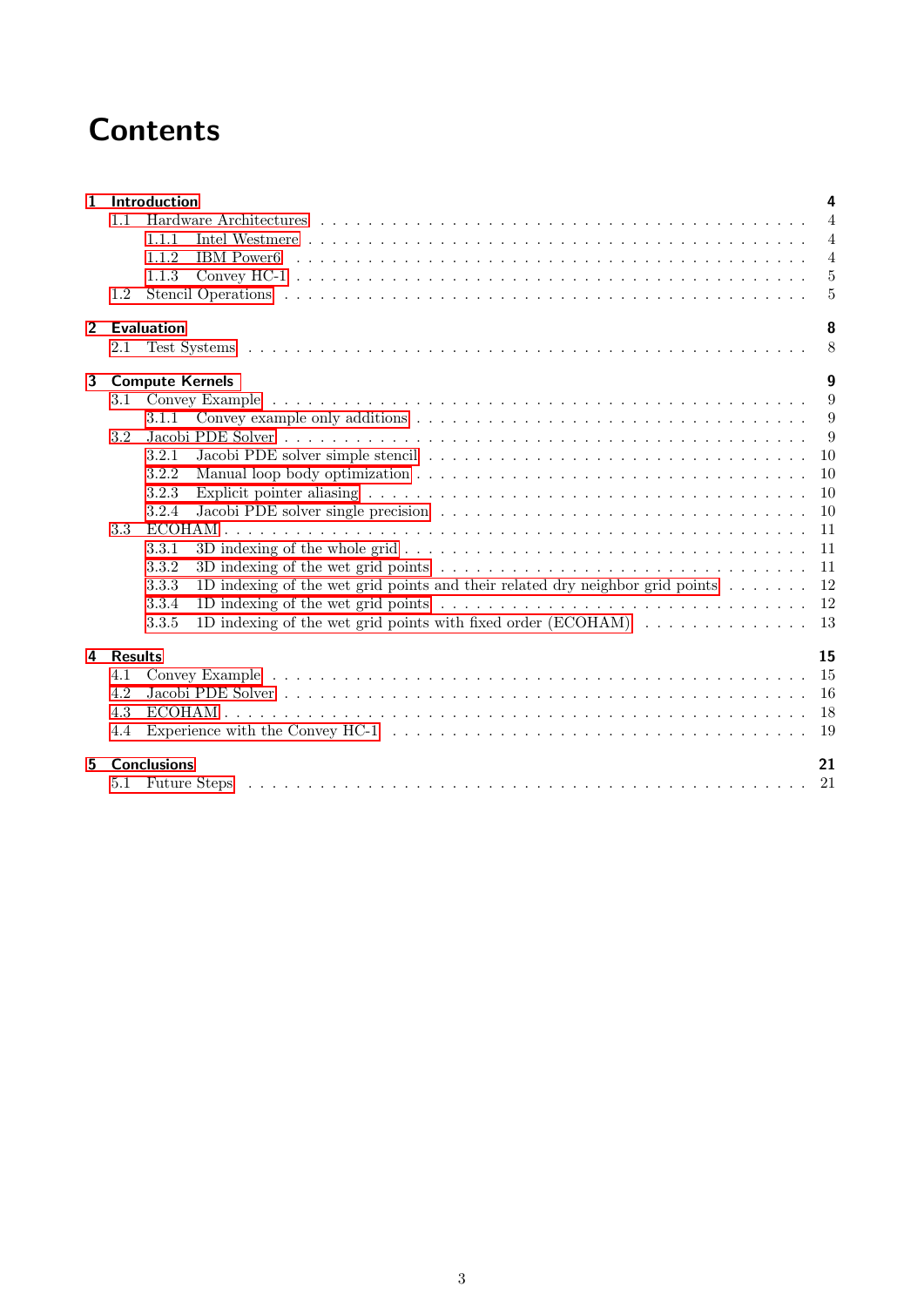# <span id="page-3-0"></span>1 Introduction

The main motivation of this work is to do first steps with the Convey HC-1 and to assess the solution's potential. This work does not intent to answer all questions completely. Instead, we plan to further investigate the issue together with HMK Supercomputing and Convey.

The report is structured as follows: First, a brief introduction to hardware architectures, limitations and performance implications is given. Then, some related work and potential performance of stencil operations are discussed. In section [3,](#page-8-0) excerpts of all evaluated application kernels are provided and discussed. Measured performance on the three systems is assessed in section [4.](#page-14-0) Then, modifications needed to run applications on the Convey HC-1 are shown. Further experiences are discussed in section [4.4.](#page-18-0)

## <span id="page-3-1"></span>1.1 Hardware Architectures

In this section a brief overview of the hardware architectures used in the evaluation are given.

#### <span id="page-3-2"></span>1.1.1 Intel Westmere

Westmere is the 32 nm die shrink of the Nehalem multi-core microarchitecture. An overview is given in figure  $1.1<sup>1</sup>$  $1.1<sup>1</sup>$ . A clock frequency of up to  $3.46$  GHz is possible.

Machine instructions are decoded and transformed into a sequence of micro-operations. Execution of the instructions and micro-operations is performed out-of-order. One 128 bit operand can be loaded and another one stored per cycle by the load and store units. The correct order is ensured by the Memory Order Buffer, which also optimizes memory throughput.

In theory all ports (execution units) can operate concurrently, that is, one floating point add can be performed on port 1 while one floating point multiplication is executed on port 0. In fact, both ports support SSE instructions. Therefore, SIMD operations could be performed on two double precision or four single precision at once, leading to an aggregated rate of eight single precision floating point operations per cycle.

The Nehalem microarchitecture, retires at most 4 micro-operations per cycle.

Fused multiply add units will be added around 2011 in the Haswell processor architecture. In the future – introduced with Sandy Bridge – Intel Advanced Vector Extensions (AVX) will enhance the vector length to 256 bits, extensions to 512 or 1024 bits are expected. The alignment requirements of the data (currently 128 bit boundaries) are expected to be relaxed.

There are a 32 KiB of L1 instruction cache and a 32 KiB of L1 data cache per core. Additionally, a L2 cache with 256 KiB is available. All cores share a common L3 cache, which contains the contents of the L2 caches of all cores (inclusive cache).

Memory bandwidth is limited by three channels per processor. For example,  $1.333 \text{ GHz} \cdot 8 \text{Bytes} = 32 \text{GByte/s}.$ NUMA interconnect between processors achieve 12.8 GByte/s in full-duplex per QPI link (the number of links depends on the system).

More details of the architecture can be found in [\[12\]](#page-22-0). As a side node, data transfer from host to any accelerator connected via PCI Express<sup>[2](#page-3-5)</sup> is limited to 6.4 GByte/s.

#### <span id="page-3-3"></span>1.1.2 IBM Power6

Power6 is a 65 nm dual core processor, which supports clock frequencies of up to 4.7 GHz.

Available execution units include two Fixed Point Units. Fixed point operations can perform 1 cycle back-toback execution on dependent instructions. Two binary floating point units each perform one fused multiply add operation per cycle. In the pipeline, dependent operations can be started six cycles later. A SIMD unit allows to process four single precision floating point or integer operations per cycle.

Instructions are stored in a 64 KByte L1 instruction cache and processed in-order. Fixed point operations could operate concurrently with floating point operations. There are a 64 KByte L1 data cache and a 4 MByte L2 cache per core. All cores share one 32 MB L3 cache. Memory bandwidth is about 4 GByte/s per core.

More details about the microarchitecture can be found in [\[8,](#page-22-1) [10\]](#page-22-2).

<span id="page-3-4"></span><sup>&</sup>lt;sup>1</sup>Image source is from Wikipedia and licensed under Creative Commons Attribution-Share Alike 3.0 Unported

<span id="page-3-5"></span><sup>2</sup>Currently, PCI Express 2 with 16 lanes provides the highest speed. This will double with PCI Express 3.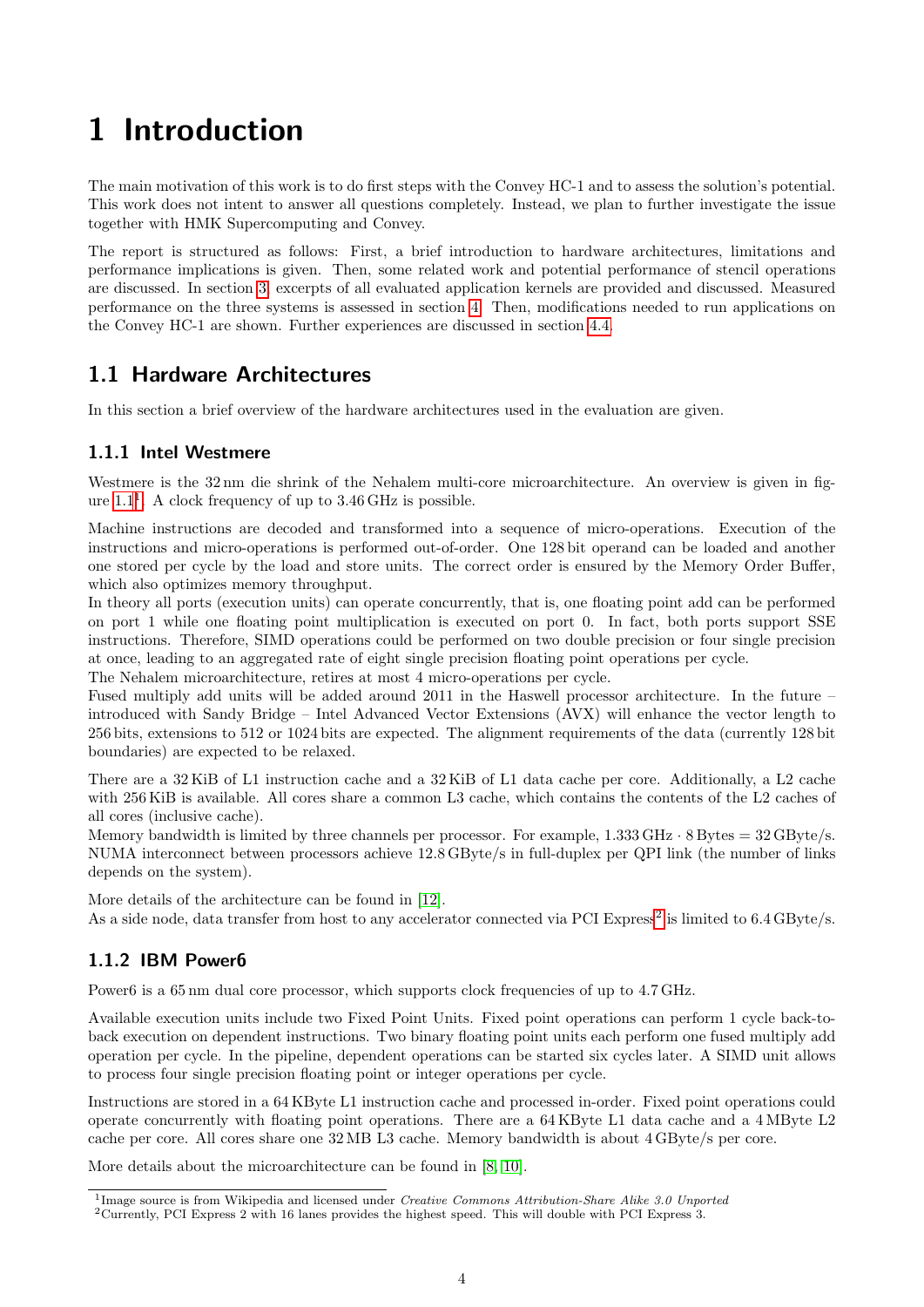

<span id="page-4-2"></span>Figure 1.1: Nehalem microarchitecture of the quad-core variant.

### <span id="page-4-0"></span>1.1.3 Convey HC-1

Convey HC-1 is a hybrid machine, which hosts one quad-core Xeon processor and one co-processor. In the dual socket machine one processor is replaced by an interconnect to the co-processor, which consists of four Xilinx Virtex-5 FPGAs and a memory subsystem. Memory configuration of the accelerator varies between 8 to 16 DDR2 channels (PC-5300/667 MHz), which achieve a maximum bandwidth of up to 80 GByte/s. A maximum of 128 GByte of memory can be integrated. Convey allows to use COTS memory or special scatter-gather memory, which allows data to be accessed in a fine granularity of 8 bytes instead of accessing whole cache lines of 64 bytes.

There are several important aspects of the technology compared to GPU accelerated systems. Memory of the host and co-processor can be accessed in a coherent way from both devices. However, device-local memory can be accessed much faster. The FPGAs can be reprogrammed with custom execution units to match a particular workload. Convey calls one configuration of the FPGAs a *personality*. Available personalities include a single precision vector personality with 32 function pipes. Each pipe provides one SIMD instruction 4 fused multiply add operations. Peak performance is at  $76.8$  Gflop/s  $(32 \text{ pipes} \cdot 4 \text{FMA/pipe} \cdot 2 \text{FLOP/FMA} \cdot 0.300 \text{ GHz})$  $(32 \text{ pipes} \cdot 4 \text{FMA/pipe} \cdot 2 \text{FLOP/FMA} \cdot 0.300 \text{ GHz})$  $(32 \text{ pipes} \cdot 4 \text{FMA/pipe} \cdot 2 \text{FLOP/FMA} \cdot 0.300 \text{ GHz})$ .<sup>3</sup> The double precision personality has 16 function pipes.

Custom personalities can be created with the Personality Development Kit. The logic must be programmed in Verilog using the development suite from Xilinx.

## <span id="page-4-1"></span>1.2 Stencil Operations

Iterative algorithms often update the value of a grid point depending on the values of the neighbors. A stencil describes a fixed pattern of how to weight the neighbors and the old value of the grid point. An exemplary 2D stencil, which smoothens/interpolates values of the grid is given below in pseudo code:

```
a = b = c = d = 0.25for i: // for all rows
for j: // for all columns
  m[i][j] = a * o[i][j+1] + b * o[i][j-1] + c * o[i-1][j] + d * o[i+1][j]
```
The performance of stencil operations depends on the memory bandwidth. In this case values for 4 neighbors are read, 3 additions and 4 multiplications are done, and one value is updated. Dependencies between loop

<span id="page-4-3"></span><sup>&</sup>lt;sup>3</sup>This text is modified in the revised version, as the frequency of a personality varies up to 300 MHz. Both vector personalities run at 300 MHz and not at 150 MHz.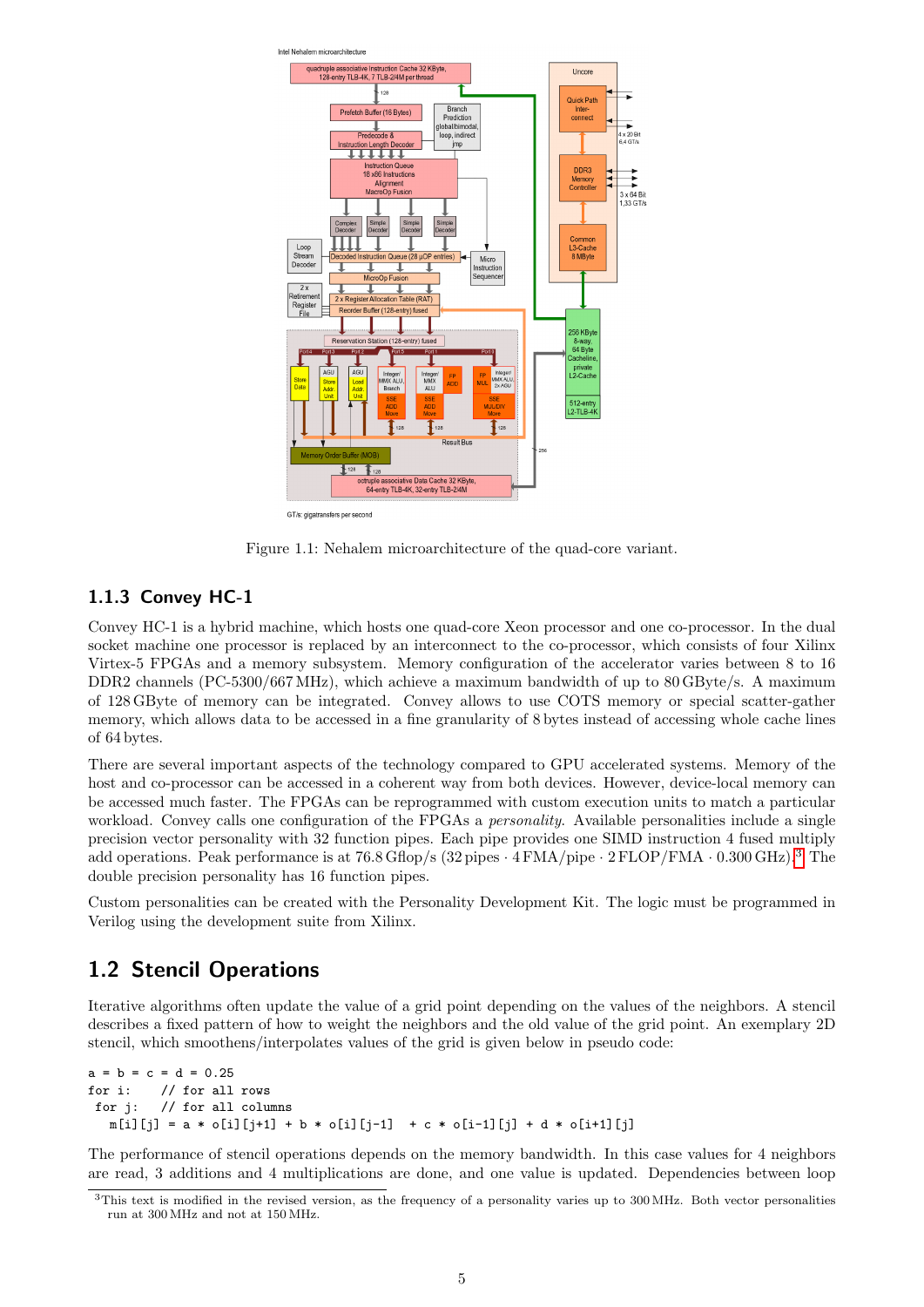iterations do not exist. Therefore, the loop elements can be processed independently (concurrently if possible). An SIMD vectorization, however, is not directly applicable, because left and right neighbors are required for the computation.

Due to the common use of stencil operations plenty of research has been conducted. In the following an excerpt of performance numbers and achievements of recent research is provided.

In [\[6\]](#page-22-3) multiple algorithms of 3D (double precision) stencil operations are evaluated on Itanium 2, Opteron, Power5 and Cell architecture. Depending on the architecture, the optimizations necessary to achieve best performance changes. The naive unaliased implementation already achieved 2 Gflop/s on the Power5 and 1.3 Gflop/s on the Itanium 2. However, the Itanium 2 can reach 1.7 Gflop/s with a complex cache usage optimization. The Cell architecture won by achieving 5.5 Gflop/s at 2.4 GHz clock frequency and 7.3 Gflop/s at 3.2 GHz respectivly.

Automatic tuning of stencil codes towards an architecture is evaluated in [\[4\]](#page-22-4). The dimension of the double precision 3D stencil grid is 256<sup>3</sup>. Evaluated systems are NVIDIA GTX280, AMD Barcelona (Opteron 2356), Intel Clovertown (E5355) and IBM PowerXCell 8i. With one core about 1 Gflop/s was achieved on compute systems and 2.3 Gflop/s on the Cell by using SIMD. To enable scaling on common CPU architectures more sophisticated tuning is required. The influence of optimization methods with regards to different numbers of cores is shown nicely, several optimization methods are introduced and evaluated. Enabling all discussed optimizations leads to 2.5 Gflop/s on Clovertown (8 cores), 7 Gflop/s on Barcelona (8 cores), and 16 Gflop/s on Cell Blade (16 cores). A naive first implementation on a GeForce GTX280 achieved 1.4 Gflop/s. In this case, in each time step data is copied between host and GPU. If data could reside completely in device memory 10 Gflop/s can be achieved. 35 Gflop/s are possible with a modified scheme and without the overhead of copying data between the host and device memory.

Newer results for the auto-tuning library ([\[5\]](#page-22-5)) use a Laplacian, Divergence and Gradient 3D stencil and show performance for several systems, among which are the Intel Nehalem and GTX280. The author assesses performance limitations of the kernels and the architecture based on flop/s and memory bandwidth. The auto-tuned Nehalem implementation is close to the theoretical peak performance of 10 Gflop/s for Laplacian, 6 Gflop/s for Divergence kernels and 3.5 Gflop/s for the Gradient kernel. The GTX280 performance is 13, 15 and 9 Gflop/s respectively. Further work of their group is to demonstrate the application of their auto-tuning to an icosahedral atmospheric climate simulation.

Peng et.al. [\[9\]](#page-22-6) provide a scheme to parallelize stencil operations with SIMD instructions by using shuffle operations. In detail, they optimize stencil operations for the Lattice-Boltzmann method and finite-difference time-domain for seismic code by using SIMD instruction level parallelism and node parallelism with MPI. Evaluation is performed on the following platforms: Cell, Intel quad-core, IBM BlueGene/L and BlueGene/P. The spatial decomposition of the Lattice-Boltzman scaled up to 200,000 processors on the BlueGene/L. SIMD improved the speed of the computation part of the parallel Lattice-Boltzman method by a factor of 3.5 on the Cell with single precision. The SIMD technique was applied to the seismic code on a quad-core Xeon with 2.33 GHz, achieving a speedup of 2–3 with varying numbers of threads.

In [\[7\]](#page-22-7) a new Fast Iterative Method is proposed and implemented to solve a class of Hamilton-Jacobi equations. On an NVIDIA GeForce 8800 GTX GPU a grid with the dimensions 256x256x100 this leads to a speedup of 100.

Jacobi's iterative method for the 2D Poisson equation is optimized for GPUs in [\[13\]](#page-22-8). Additionally, hybrid code utilizing GPUs and CPUs concurrently is discussed and evaluated. In the paper the authors discuss the Jacobi method and several optimization techniques for GPUs. On an NVIDIA C1060 a single precision performance of 36 Gflop/s and double precision performance of 16 Gflop/s is observed. This corresponds to memory bandwidths of 70 GByte/s (SP) and 60 GByte/s (DP). The overhead of data transfer between host and device is measured: with 100 iterations performed in the GPU the data transfer is negligible.

Several GPU implementations for a single precision Jacobi solver are discussed in [\[1\]](#page-22-9). Additionally, CPU versions are compared. The following GPUs are evaluated and embedded in different host systems: GeForce 8600GT, GeForce 8800GT and GTX280. With the GPU between about 8 and 68 Gflop/s have been achieved (with an observed memory bandwidth of up to 130 GByte/s). Results for the CPU are below 1 Gflop. However, a proper comparison is missing and the CPU peak seems too high for the quad-core, because only one core is utilized. Therefore, their comparison between GPU and CPUs must be critically assessed.

In [\[3\]](#page-22-10) the 2D Jacobi method is evaluated on Tesla C870, C1060 and a Core 2 Quad Q9450 CPU. On the CPU the best performance is observed with 1 core and 1 thread in most cases. However, tests were conducted with up to 4 cores and 16 threads. On an input matrix with the dimension  $8192^2$  the C1060 outperformed the CPU by a factor of 5.5. With a small matrix the CPU behaved better than a C870, but the C1060 was twice as fast.

In [\[2\]](#page-22-11) Reverse Time Migration – the most advanced seismic imaging technique – is evaluated on Tesla C1060, Cell and Xeon E5460. Additionally, a stencil implementation is discussed for the Convey HC-1. To estimate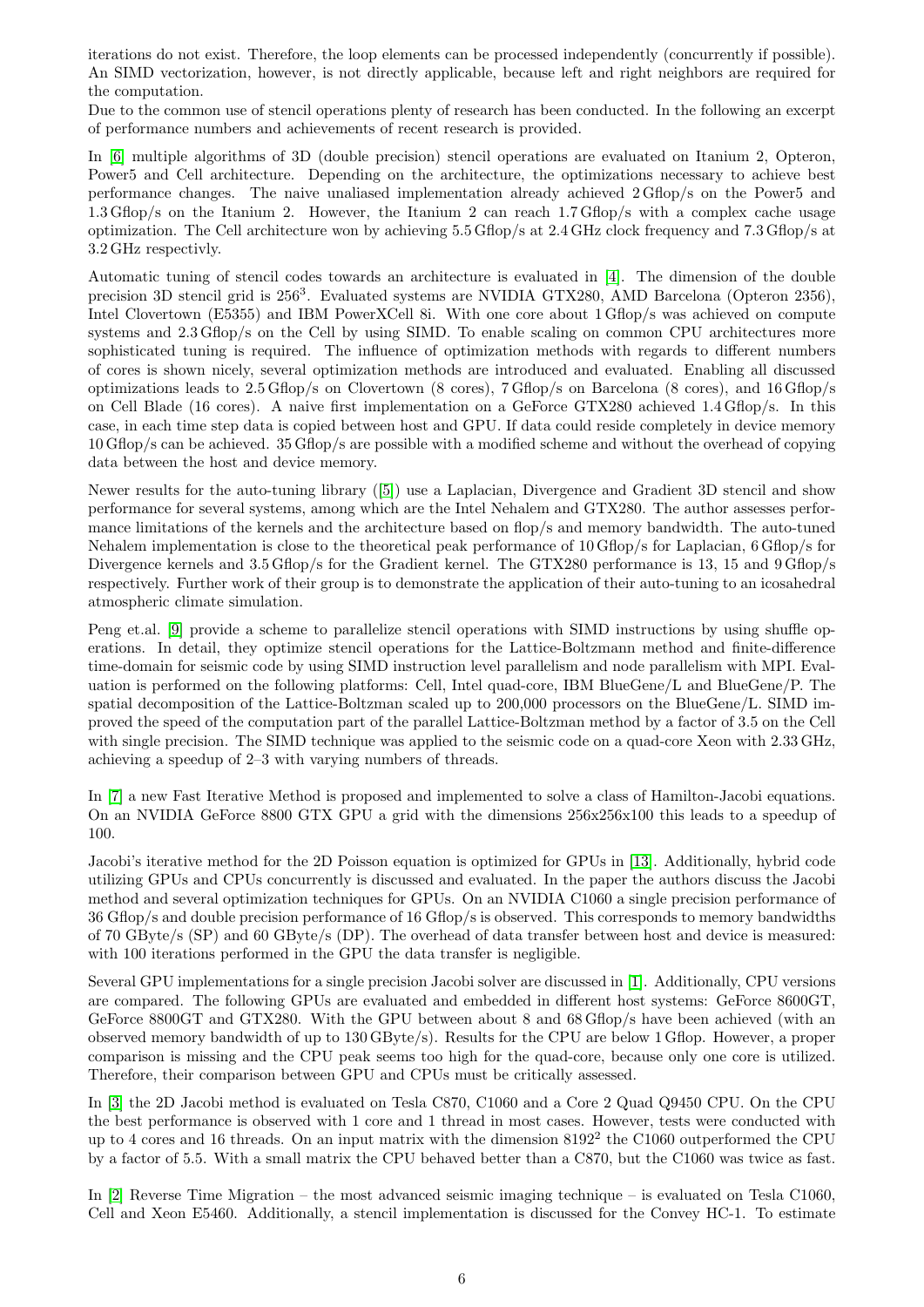performance on the Convey HC-1 they consider memory bandwidth and available execution units on the Xilinix FPGAs. The execution time of the problem was lowest with GPUs followed by FPGAs. Previous work done in their group was an FPGA implementation on the Virtex-5 LX200 FPGA which showed a performance of 55.5 Gflop/s ([\[11\]](#page-22-12)). Basically, they projected how a FPGA implementation on the Convey HC-1 would perform based on the resources available on the FPGA and the knowledge gained by their previous work. Development time for the GPU solution was lower due to the mature CUDA development tools.

Summing up, the related work confirms that – in tendency – optimization to an "acceptable" level of peakperformance is easier on CPU architectures and harder on exotic architectures like Cell, GPUs and FPGAs. However, to utilize available resources on modern CPUs vectorization of the stencil algorithm is required.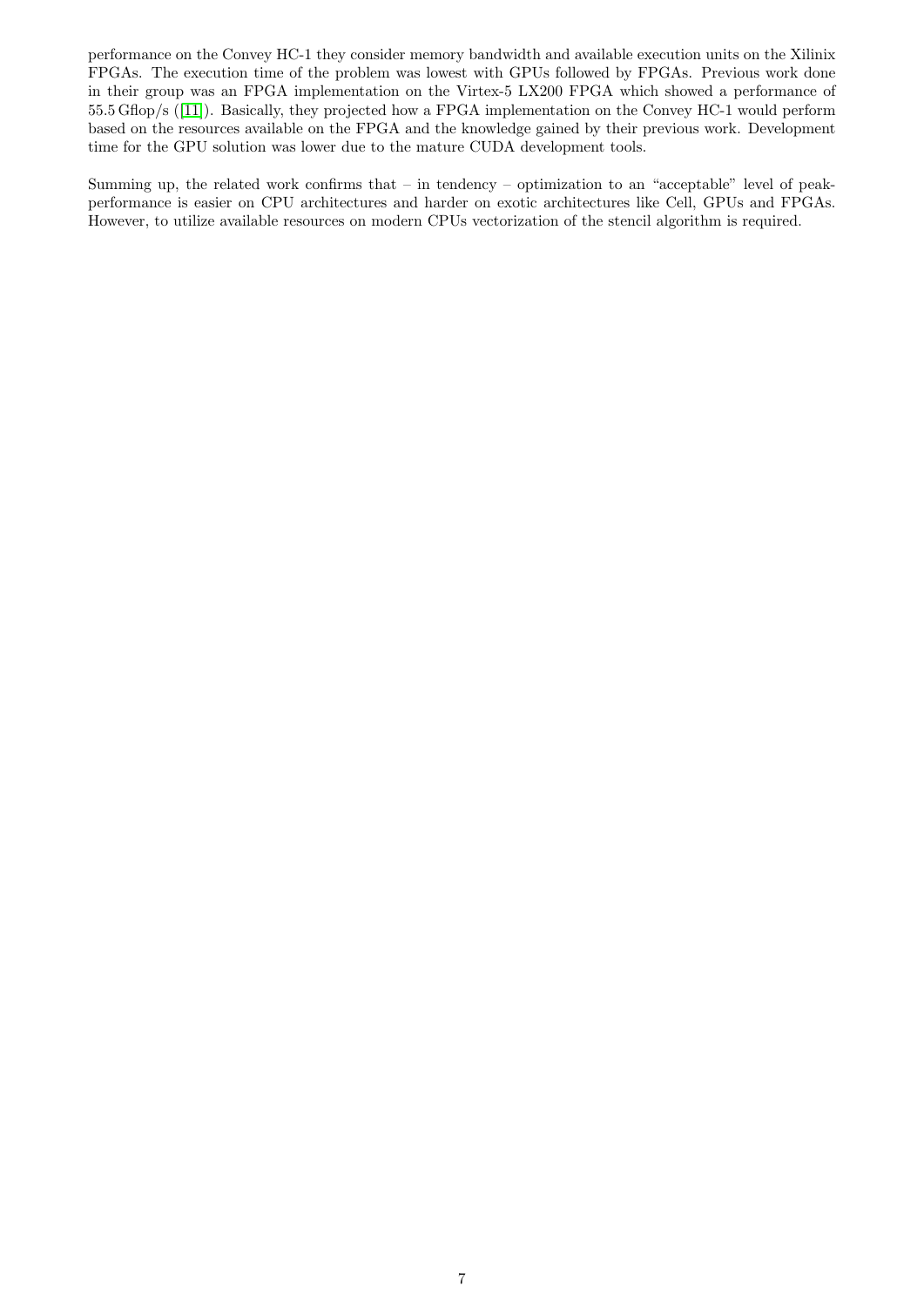# <span id="page-7-0"></span>2 Evaluation

To assess the behavior of the HC-1 system, several existing codes are run on one core of a Westmere Linux Cluster, the Blizzard Power6 supercomputer at DKRZ and on the Convey HC-1. Application performance in terms of flop/s are measured and compared. Code is run at least three times. In all cases consistent results were observed.

## <span id="page-7-1"></span>2.1 Test Systems

Because only one logical CPU is used to assess performance, an introduction to aspects related to a single node is sufficient. The floating point capabilities of one processor of each system are shown in table [2.1.](#page-7-2)

#### Westmere Linux Cluster

Nodes on the Linux Cluster are equipped with two Intel Westmere hexa-core CPUs at 2.6 GHz (Intel Xeon 5650). 12 GByte of memory operate at 1,333 MHz. Ubuntu 10.04 is installed with a 2.6.32-24-server kernel. Code was compiled with GCC 4.4.3. For the measurement the TurboBoost feature was disabled, although it improves performance of our examples by 15%.

#### Blizzard Power6 Supercomputer

One node of the IBM supercomputer consists of 16 node cards each with a IBM Power 6 at 4.7 GHz. Blizzard runs with AIX 6.1. On the system GCC 4.4.2 and the IBM compilers XL  $C/C++$  for AIX (V10.1) and XL Fortran for AIX (V12.1) are available.

#### Convey HC-1

<span id="page-7-2"></span>Thanks to the Karlsruhe Institute of Technology and HMK Supercomputing access to a Convey HC-1 in Karlsruhe was possible.

We used the following compiler version:

```
Convey64 Compiler Suite: Version 2.0.0
Built on: 2010-07-14 07:30:59 -0500
Thread model: posix
GNU gcc version 3.3.1 (Convey64 2.0.0 driver)
Portions Copyright (c) 2007-2010 Convey Computer Corporation
Portions Copyright (c) 2002-2005 PathScale, Inc.
Portions Copyright (c) 2000-2001 Silicon Graphics, Inc.
All Rights Reserved.
Convey64 Compiler Suite: Version 2.0.0
Built on: 2010-07-14 07:30:59 -0500
Thread model: posix
GNU gcc version 4.2.0 (Convey64 2.0.0 driver)
```

|                            | Intel Westmere       | IBM Power6            | Convey HC-1           |
|----------------------------|----------------------|-----------------------|-----------------------|
| processor                  | $32\,nm$ die shrink  | $65\,nm$ dual core    | Xilinx Virtex5        |
|                            | Nehalem multicore    |                       | FGPA co-processor     |
| clock frequency            | $2.66\,\mathrm{GHz}$ | $4.7\,\mathrm{GHz}$   | $0.300\,\mathrm{GHz}$ |
| floating point operations: |                      |                       |                       |
| single precision           | 8 per cycle          | $4+4$ (VMX) per cycle | $4 \cdot 2$ per cycle |
| double precision           | 4 per cycle          | 4 per cycle           | $4 \cdot 2$ per cycle |
| single precision $Gflop/s$ | $21.28$ per core     | $36.4$ per core       | 2.4 per pipe          |
| double precision $Gflop/s$ | $10.64$ per core     | $18.8$ per core       | 2.4 per pipe          |

Table 2.1: Floating operation capabilities of available hardware architectures.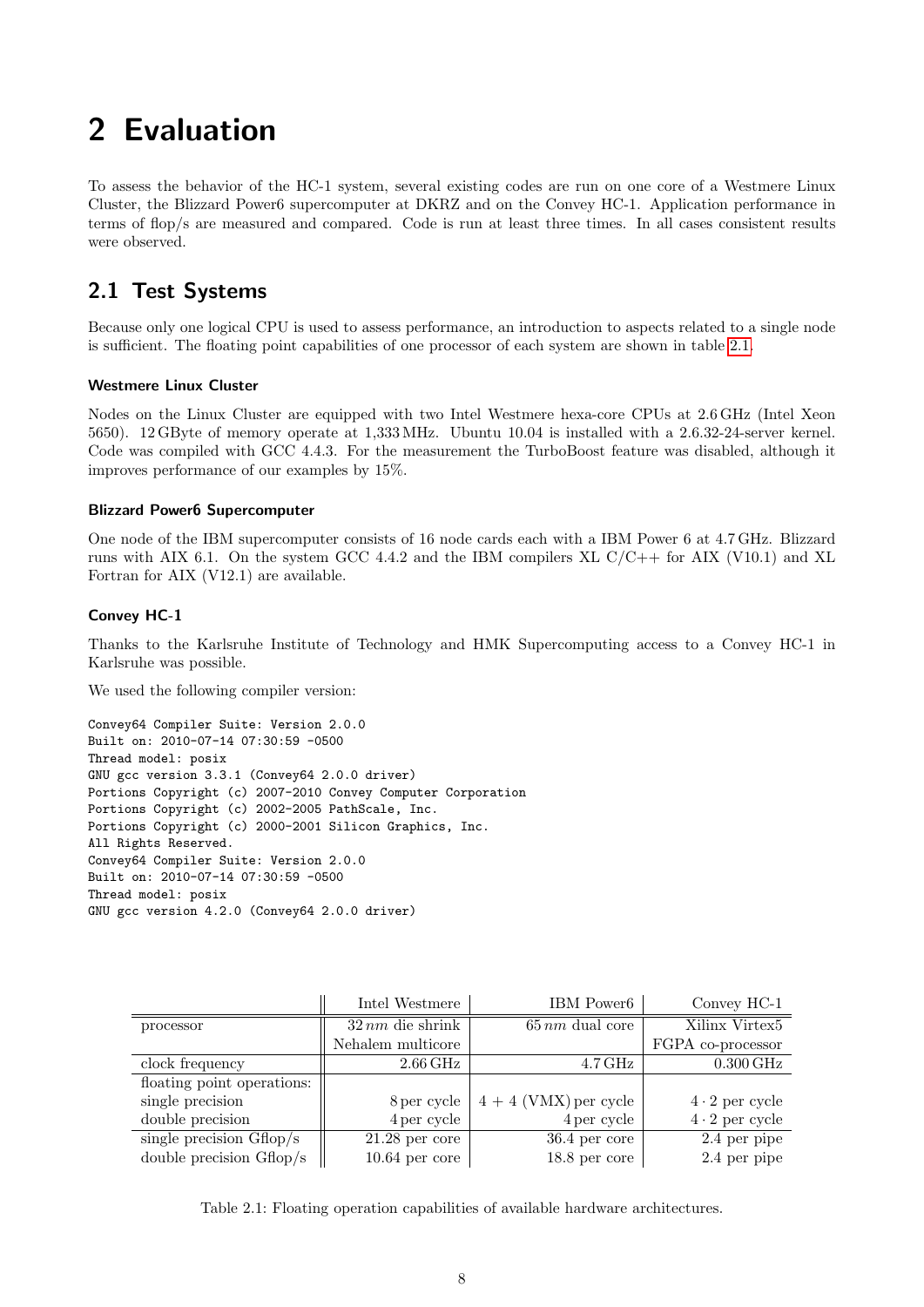## <span id="page-8-0"></span>3 Compute Kernels

Compute kernels are split into three groups. The first one is an example provided by Convey which was already ported to the HC-1. The second one consists of stencils taken from a 2D Jacobi PDE solver. The last set of examples is a benchmark of index methods for an ocean model. Some applications are coded in Fortran and some in C.

## <span id="page-8-1"></span>3.1 Convey Example

Convey provides an example of a 3D stencil kernel in Fortran and in C. Both use single precision floating point operations.

```
Listing 3.1: Convey Fortran 3D kernel
```

```
integer (8), parameter:: NX=1000, NY=1000, NZ=100
```

```
do k=2,NZ-1
 \mathbf{do} j =2,NY-1
   do i = 2, NX-1
     p2(i, j, k) = sp * p1(i, j, k) + sx1 * p1(i-1, j, k) &
                            + sx2 * p1(i+1,j, k) &
                            + sy1 * pl(i, j-1,k) &
                            + sy2 * p1(i, j+1, k) &
                            + sz1 * p1(i, j, k-1) &
                            + sz2 * p1(i, j, k+1)
   enddo
 enddo
enddo
```
#### <span id="page-8-2"></span>3.1.1 Convey example only additions

The Convey example is rewritten to use only additions. Architectures which allow concurrent additions and multiplications could be briefly rated. For example, Power6 allows fused multiply add operations and Westmere has execution units to process both operations concurrently.

Listing 3.2: Convey Fortran 3D kernel modified to use only additions

| $p2(i, j, k) = sp+p1(i, j, k) + sx1 + p1(i-1, j, k)$ |                         | & |
|------------------------------------------------------|-------------------------|---|
|                                                      | $+$ sx2 + p1(i+1,j), k  | & |
|                                                      | $+ sy1 + p1(i, i-1, k)$ | & |
|                                                      | $+ sy2 + p1(i, j+1, k)$ | & |
|                                                      | $+$ sz1 + p1(i, i, k-1) | & |
|                                                      | $+$ sz2 + p1(i, j, k+1) |   |

#### <span id="page-8-3"></span>3.2 Jacobi PDE Solver

The Jacobi PDE application iteratively solves the Poisson equation in a 2D grid. The size of the grid and the iteration or accuracy can be specified on the command line. In the example a dimension of 800x800 with an iteration count of 10,000 is used.

Listing 3.3: Original C kernel of the Jacobi PDE

```
for ( i = 1; i < N; i++) /* over all rows */
\{ * * * /
 for (j=1; j\le N; j++) /* over all columns */
 {
   star = Matrix [m2] | i -1| | j ] + Matrix [m2] | i | j -1]+ Matrix [m2] [i] [j+1] + Matrix [m2] [i+1] [j]− 4. 0 ∗ Matrix [m2 ] [ i ] [ j ] ;
```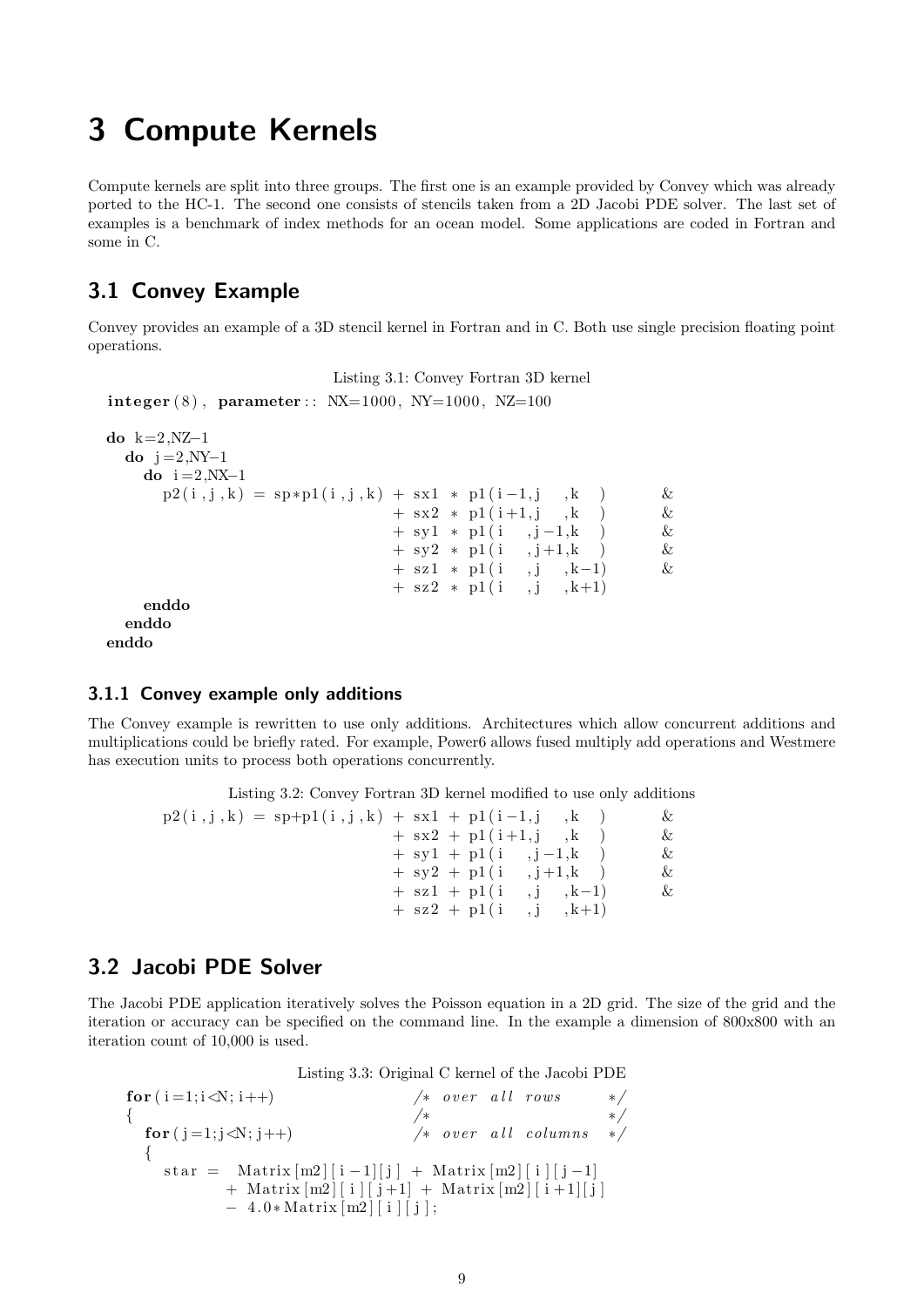```
residuum=getResiduum (i, j, star);
         korrektur=residuum;
         // if (residuum <0) residuum=residuum *(-1);
         residuum = ( residuum <0) ? −residuum : residuum ;
         // track the maximum residuum to approximate the error.
         maxresiduum = ( residuum < maxresiduum ) ? maxresiduum : residuum ;
         Matrix [m1][i][j] = Matrix[m2][i][j] + korrektur;}
    }
     . . .
double getResiduum (int x, int y, double star)
{
  if (inf_{\text{in} f \text{un} c = FUNCF0})
    return star * 0.25;
  . . .
}
```
#### <span id="page-9-0"></span>3.2.1 Jacobi PDE solver simple stencil

The branching and function call inside the original C kernel prevents vectorization, therefore, a reduced kernel is measured, too.

Listing 3.4: Simplified loop for the PDE solver

```
for ( i = 1; i < N; i++) /* over all rows */
{ /∗ ∗/
 for ( j = 1; j < N; j++) /* over all columns */
 for (j=1; j \le N; j++)Matrix [m1][i][j] = (Matrix[m2][i-1][j] + Matrix[m2][i][j-1]+ Matrix [m2] [i][j+1] + Matrix [m2] [i+1][j]) * 0.25 ;
 }
}
```
#### <span id="page-9-1"></span>3.2.2 Manual loop body optimization

Naturally, equations are evaluated strictly from left to right, which prevents concurrent computation within one expression. Depending on the flags, a compiler could change the order. The presented manual loop body allows to perform two independent additions explicitly.

Listing 3.5: Manual loop body optimization

```
register double a = \text{Matrix} [m2][i-1][j];register double b = Matrix [m2][i][j-1];register double c = Matrix [m2][i][j+1];register double d = \text{Matrix} [m2][i+1][j];register double e = a + b;
register double f = c + d;
Matrix[m1][i][j] = (e + f) * 0.25;
```
#### <span id="page-9-2"></span>3.2.3 Explicit pointer aliasing

Optimizing pointer access in C depends on the C aliasing rules. In C99, the "restrict" keyword specifies that a pointer argument does not alias any other pointer argument. The impact of the proper usage of the C99 feature is tested on the code. Both GCC and XLC explicitly honor the restrict keyword.

#### <span id="page-9-3"></span>3.2.4 Jacobi PDE solver single precision

In this test the Jacobi simple stencil is modified to use single precision floating point arithmetic.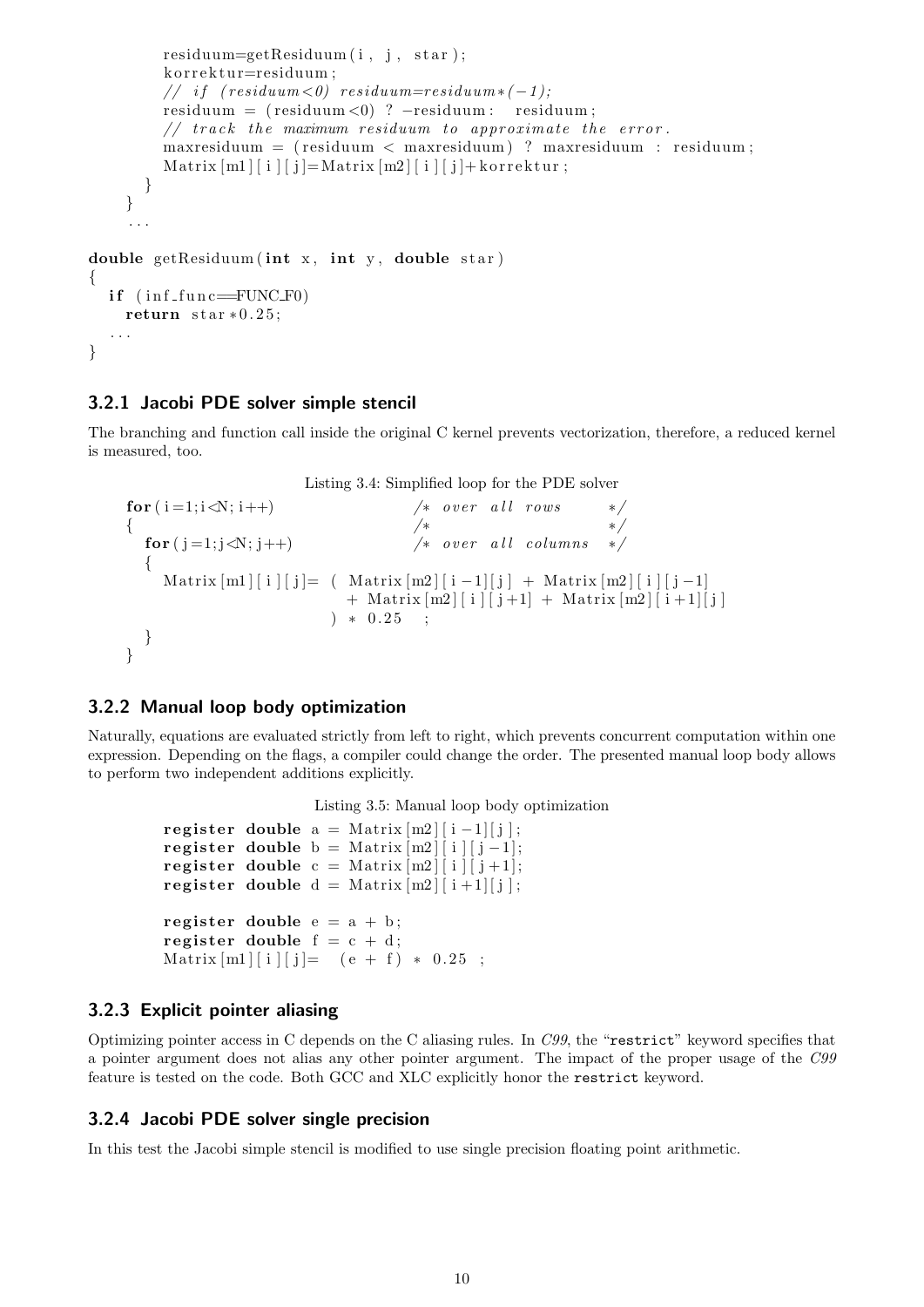## <span id="page-10-0"></span>3.3 ECOHAM

Stencil operations are common in climate simulations. Especially, physical processes are described by partial differential equations, which are often expressed by the finite-difference method. Modeling of ocean processes relies on the topography, which defines the regions of land and the depth of the ocean. For the simulations the underlying topography will be expressed by a discrete 3-dimensional grid or matrix, respectively. This matrix defines the topology of the simulated parameters. However, only wet points – that is, grid points with water – and their neighbors are of interest for the simulations. Grid points with land are useless. There are plenty possible ways to index the grid, while the best index method depends on the architecture and compiler. The implementation allows to use single and double precision.

In our example we chose the topography of the North Sea, with a spatial resolution of approximately 3 km, the latitude is decomposed by 380 grid points and the longitude is decomposed by 414 grid points. The depth is decomposed by 30 levels. The ratio of the wet grid points to all grid points is 20%.

Five different grid indexing methods have been chosen for evaluation.

#### <span id="page-10-1"></span>3.3.1 3D indexing of the whole grid

The first indexing method is similar to the Convey example, only with different array dimensions. The whole 3-dimensional grid is indexed and the calculation includes all grid points. Values for land points are simply 0 and they do not matter for the simulation.

Listing 3.6: 3D indexing with calculation for all grid points (similar to the Convey example)  $integer (kind=4), parameter :: iMax=380, jMax=414, kMax=30$ 

```
\mathbf{do} i = 2, iMax-1 ! over \ all \ lattitudes / rows\bf{do} \ \ k = 2, \ \ kMax-1 ! over all depth levels
   \bf{do} j = 2, jMax-1 lover all longitudes / columns
     p2(j, k, i) = sp * p1(j, k, i) + sy1 * p1(j-1, k, i) &
                             + sy2 * p1 (i+1,k , i) &
                             + sz1 * p1(j ,k-1,i ) &
                             + sz2 * p1(j, k+1,i) &
                             + sx1 * p1(j, k, i-1) &
                             + sx2 * p1(j, k, i+1)
   enddo
 enddo
enddo
```
#### <span id="page-10-2"></span>3.3.2 3D indexing of the wet grid points

The second indexing keeps the whole 3-dimensional grid in memory, but only the wet grid points are computed.

```
Listing 3.7: 3D indexing with calculation for the wet grid points
integer (kind=4), parameter :: iMax=380, jMax=414, kMax=30! counts the wet grid points for each row and depth level:
! jWet (k, i)l\,cal calculates the index j for each jWet(k, i) :
! jWet3D (jWet, k, i)
\textbf{do} i = 2, iMax-1 ! over \ all \ lattitudes / rows\bf{do} \ \ k = 2, \ \ kMax-1 ! over \ \ a \ ll \ \ depth \ \ levelsdo ij = 1, jWet(k, i) lover \,wet \,grid \,point \,s \, \mathcal{C}j = jWet3D ( i j , k , i ) ! o f a l l l o n g i t u d e s / columns
       west = p1(j-1,k, i) ! because than it runs faster
       \text{east} = \text{p1}(j+1,k, i)above = p1(j, k-1, i)below = p1(j, k-1, i)\begin{array}{rcl} \text{north} & = \text{p1}\,(\,j & \,,k & \,,i - 1) \\ \text{south} & = \text{p1}\,(\,j & \,,k & \,,i + 1) \end{array}south = p1(j)center = p1(j, k, i)p2(j, k, i) = sp*center + sy1 * west &
                                  + sv2 * east &
```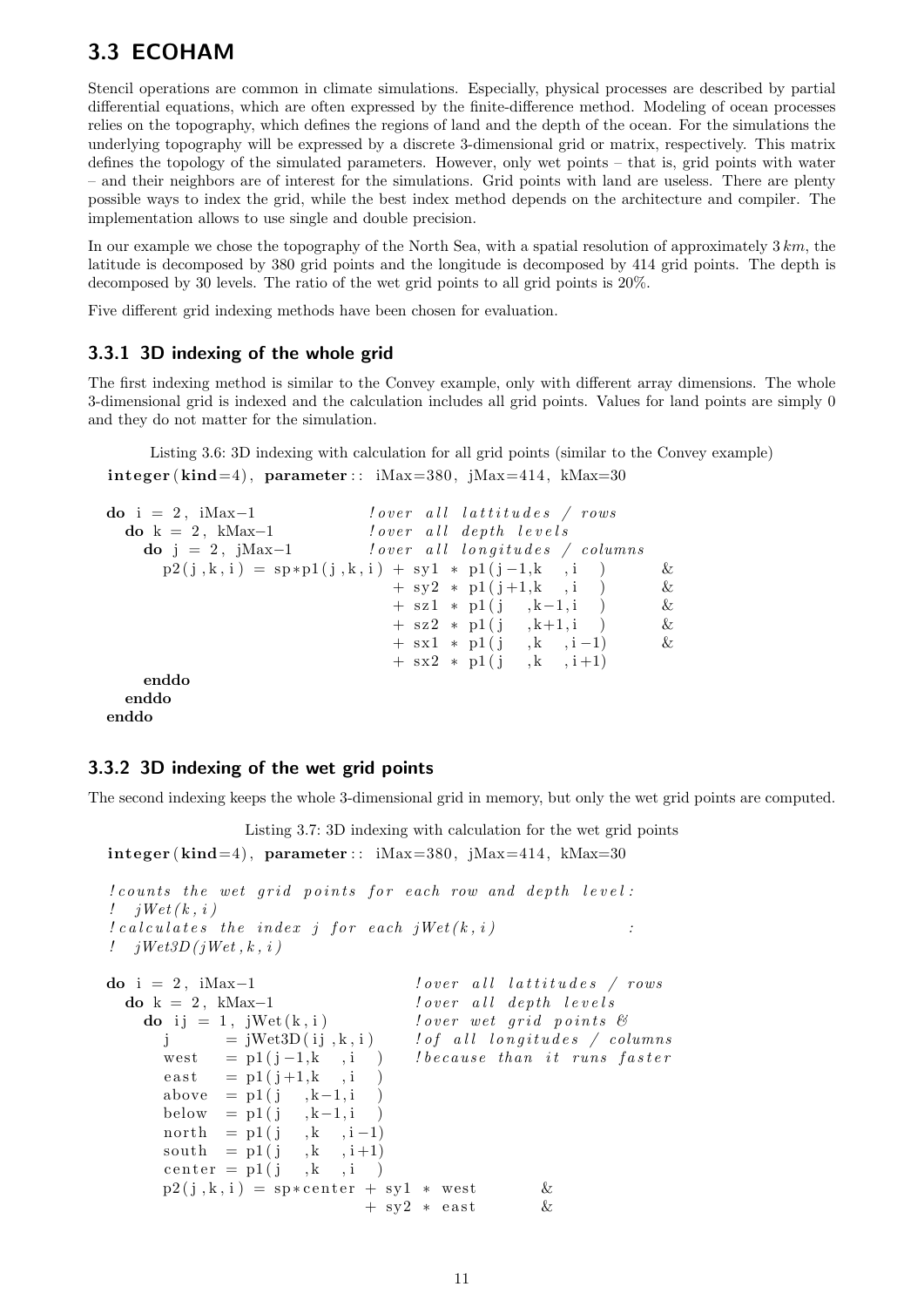```
+ sz1 * above &
+ sz2 * below &
+ sx1 * north &
+ sx2 ∗ s ou th
```

```
enddo
  enddo
enddo
```
#### <span id="page-11-0"></span>3.3.3 1D indexing of the wet grid points and their related dry neighbor grid points

In the following, three ways of how to pack the 3-dimensional grid points into a 1D vector are described.

The 3-dimensional wet grid points and their related dry neighbor points are packed into a vector. Therefore, a mask of the wet points and their related dry neighbor points is created and packed with the Fortran routine pack(). This routine preserves the memory packing order of the 3-dimensional order, therefore, the grid  $(j, k, i)$ is stored in the order  $j, k, i$ .

To keep the implementation simple – compared to the 3D indexing of just the wet points – points on the boundary are included in the computation.

```
Listing 3.8: 1D indexing of the wet grid points and their related points
integer (kind=4), parameter :: iMax=380, iMax=414, kMax=30le 1 counts the wet grid points:
! CountWetPoints
{le counts} the wet grid points and theirs related dry grid points:
! CountWetRelatedDryPoints! initialising vector out of the pack of the wet grid points and
l their related neighbour points in the 3D grid:
! p1 (Count WetRelatedDryPoints)
l\,cal calculates the index of wet points in the vector p1:
! CalcPoints (CountWetPoints)l\,cal calculates the index of the related points in the vector p1:
! CalcWestPoints (CountWetPoints), CalcEastPoints (CountWetPoints)
! \emph{CalcAbovePoints} ( CountWetPoints ), CalcBelowPoints ( CountWetPoints )
! CalcNorth Points (CountWetPoints), CalcSouth Points (CountWetPoints)center \Rightarrow p1
west \Rightarrow p1 ; east \Rightarrow p1
above \Rightarrow p1 ; below \Rightarrow p1
norht \Rightarrow p1 ; south \Rightarrow p1
\mathbf{do} i = 1, \mathbf{CountWetPoints}p2 (CalcPoints(i)) = sp *center(CalcPoints(i)) &
                      + sy1 ∗west ( CalcWestPoints ( i ) ) &
                      + sy2* east (CalcEastPoints(i)) &
                      + sz1*above (CalcAbovePoints(i)) &
                      + sz2*below (CalcBelowPoints(i)) &
                      + sx1 * north (CalcNorthPoints (i))
                      + sx2 * south (CalcSouthPoints (i))
```
enddo

#### <span id="page-11-1"></span>3.3.4 1D indexing of the wet grid points

Now only the 3-dimensional wet grid points are packed into a vector. Like in the previous implementation the Fortran function pack() is used. To avoid conditions in the code one additional element is appended as a dummy to represent dry neighbor grid points. All dry points reference this dummy.

Listing 3.9: 1D indexing of the wet grid points and their related points  $integer (kind=4), parameter :: iMax=380, jMax=414, kMax=30$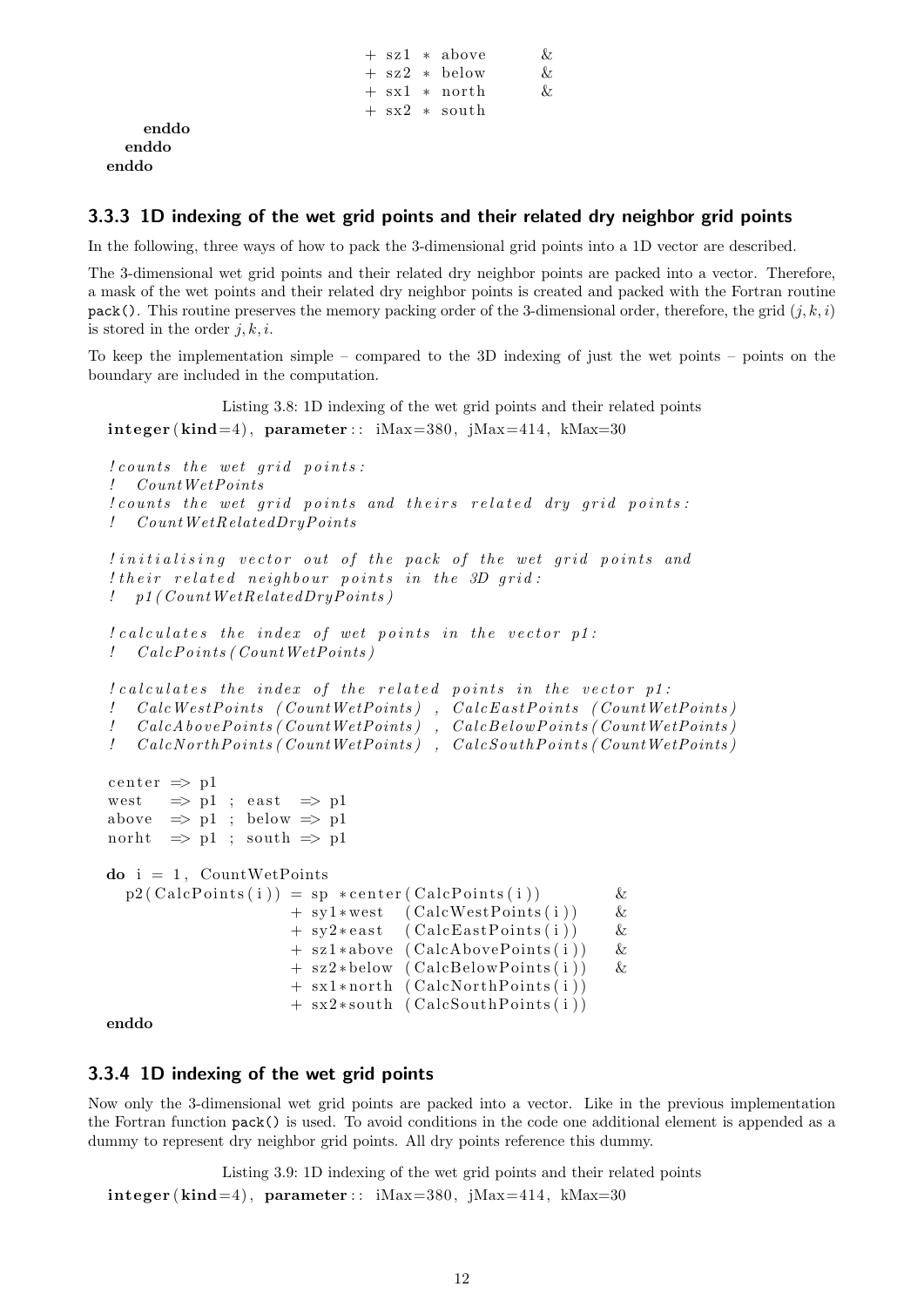|                  | 3D all     | 3D wet     | 1D wet          | 1D wet     | 1D wet         |
|------------------|------------|------------|-----------------|------------|----------------|
|                  |            |            | $+$ related dry |            | fixed ordering |
| Lattitude: iMax  | 380        | 380        | 380             | 380        | 380            |
| Longitude: jMax  | 414<br>414 |            | 414             | 414        | 414            |
| Depth: kMax      | 30         | 30         | 30              | 30         | 30             |
| Array Dimensions | jMax,      | jMax,      | wet points      | wet points | wet points     |
|                  | kMax,      | kMax,      | $+$ related dry |            |                |
|                  | iMax       | iMax       | points          |            |                |
| Array Elements   | 4719600    | 4719600    | 1060980         | 952450     | 952450         |
| Array Size       | 18.9 MByte | 18.9 MByte | 4.2 MByte       | 3.8 MByte  | 3.8 MByte      |
| Valid Points     | 4360608    | 862170     | 952450          | 952450     | 952450         |
| of Calculation   |            |            |                 |            |                |

Table 3.1: Summary of ECOHAM indexing variants (single precission).

```
le 1 counts the wet grid points:
! CountWetPoints
l initialising vector out of the pack of the wet grid points
land one additional element with value null, which are! for all land grid points! p1 (CountWetPoints)
! p1(0) = 0.l\,cal calculates the index of the related points in the vector p1:
! Related WestPoints (CountWetPoints), Related EastPoints (CountWetPoints)
\, . RelatedAbovePoints (CountWetPoints) , RelatedBelowPoints (CountWetPoints)
: Related North Points (Count Wet Points), Related South Points (Count Wet Points)
\mathbf{do} i = 1, \mathbf{CountWetPoints}west (i) = p1(RelatedWestPoints (i))east (i) = p1(RelatedEastPoints (i))above(i) = p1(RelatedAbovePoints(i))below(i) = p1 (Related BelowPoints(i))north(i) = p1(RelatedNorthPoints(i))south(i) = p1(RelatedSouthPoints(i))enddo
\bf{do} i = 1, CountWetPointsp2(CalcPoints(i)) = sp*center(i) + sy1*west(i) &
                                    + sy2* east (i) \&+ sz1*above(i) &
                                    + sz2 * below (i) &
                                    + sx1 * north (i) &
                                    + sx2 * south (i)
```
enddo

#### <span id="page-12-0"></span>3.3.5 1D indexing of the wet grid points with fixed order (ECOHAM)

In this indexing method the 3 dimensional wet grid points are packed into a vector. The ordering of the packing is fixed to first store by depth levels  $(k)$ , second by longitudes  $(j)$  and third by latitudes  $(i)$ . This original indexing approach is used for biological processes which depend only on local processes. Dry neighbors are not important in this case. Related dry neighbor grid points are neglected and the index is set to the local grid point.

Listing 3.10: 1D indexing of the wet grid points and their related points  $integer (kind=4), parameter :: iMax=380, jMax=414, kMax=30$ 

```
le counts the wet grid points:
! CountWetPoints
```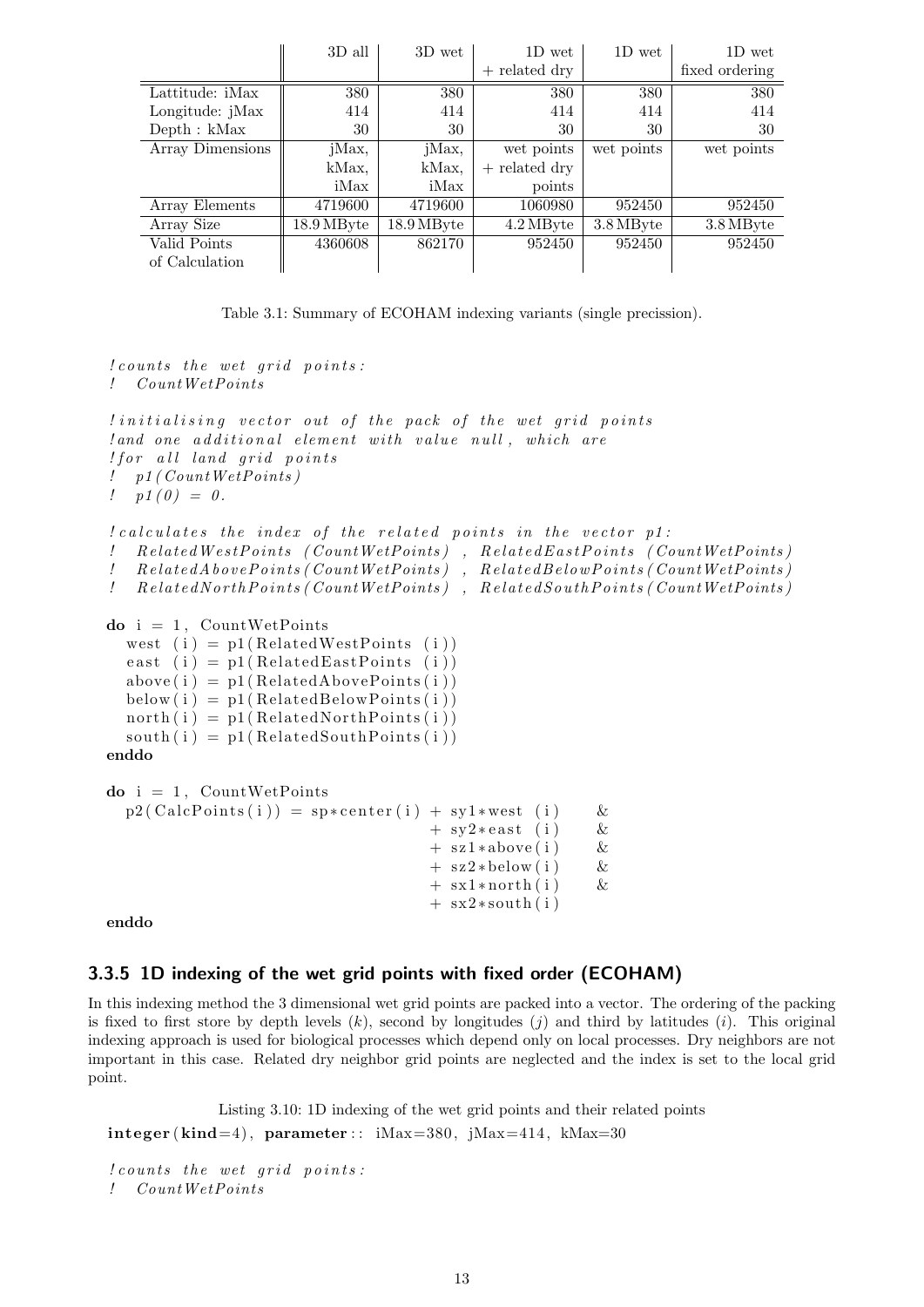```
limitialising vector of the wet grid points with! fixed ordering: 1. depth levels (k),
l2. longitudes (j), 3. lattitudes (i)!\quad p\,1\,(\,Count\,WetPoints\,)l\,cal calculates the index of the related points in the vector p1:
! Related WestPoints (CountWetPoints), Related EastPoints (CountWetPoints)
{.\ } \quad RelatedAbove Points\ ({\it CountWetPoints})\quad , \ \ RelatedBelow Points\ ({\it CountWetPoints}){.\ } \quad {Re\,latedNorth\,Points\,({\,Count\,WetPoints\,})\quad,\  \, RelatedSouth\,Points\,({\,Count\,WetPoints\,})}\mathbf{do} i = 1, \mathbf{CountWetPoints}p2(j, k, i) = sp*p1(i) + sy1*p1(RelatedWestPoints(i)) &
                          + sy2*pi(RelatedEastPoints(i)) &
                          + sz1*p1(RelatedAbovePoints(i)) &
                          + sz2*p1(RelatedBelowPoints(i)) &
                          + sx1*p1(RelatedNorthPoints(i)) &
                          + sz1*p1(RelatedSouthPoints(i)) &
```
enddo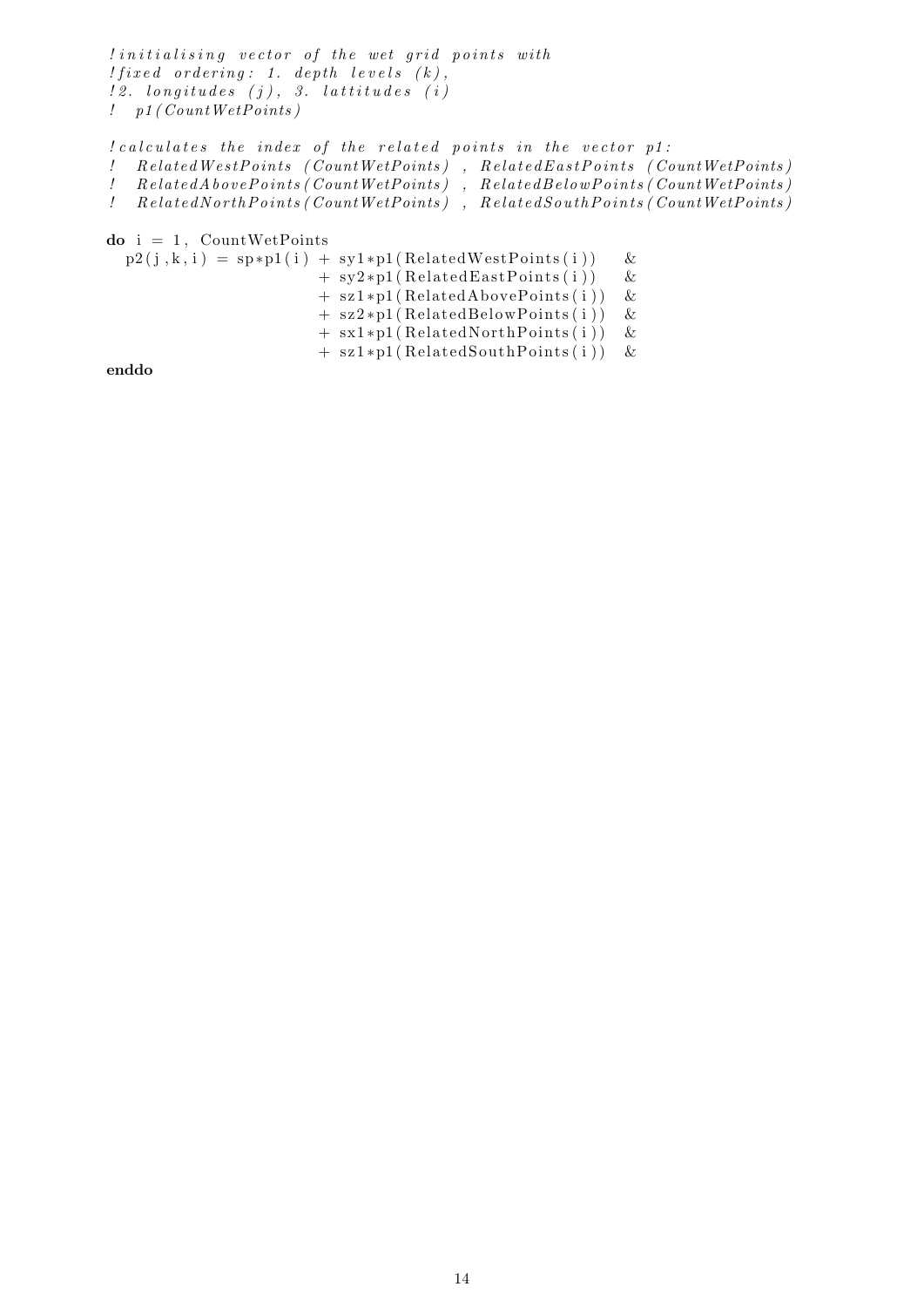## <span id="page-14-0"></span>4 Results

Compilation of the source code is done mainly with "-O3". GCC is used with the profile feature. That is, code is compiled with profiling, run and then recompiled by using knowledge about the runtime behavior to optimize it. This leads to additional performance gains of about 10 percent on the Intel system.

## <span id="page-14-1"></span>4.1 Convey Example

A comparison between the compute clusters and compiler flags used is shown in figure [4.1.](#page-15-1) The efficiency in terms of peak-performance is given in figure [4.3.](#page-16-0) Using GCC a single Westmere core delivers the highest performance for the C code. Fortran and C are both identically fast on the Westmere. The code is not vectorized with SIMD instructions due to the algorithmic specification. Therefore, two flop could be achieved per cycle (2.66 GHz). This corresponds to 73.7% of the potential performance the algorithm could achieve on the architecture. The variant in which only additions are performed achieves 1390 Mflop/s, which is about 50.5% of the achievable performance. This is due to the fact that only the floating point adder unit is used. Performance of a single precision variant achieved similar performance.

On Blizzard, the C compiler from IBM achieves a performance of about 1380 Mflop/s, which is similar to GCC. Output of hpmccount to profile hardware counters are shown in [4.1.](#page-14-2) This corresponds to 7.3 percent of the peak performance or 8.6 percent of the achievable performance on the architecture (6 out of 7 operations for the expression could be fused multiply add operations, both floating operation units could work concurrently). At this point a deeper investigation is necessary.

First, it should be checked whether there are any unnecessary operations added by the compiler. The total amount of floating point operations is approximately the ones needed to perform the computation. Every 2.5th instruction is one floating point instruction (PM\_RUN\_INST\_CMPL/PM\_FPU\_FLOP  $= 2.51$ ). Most operations are fused multiply operations, that is, one and a half operation is needed to prepare the floating point operation. 7 operands must be loaded and the result must be stored. 7 floating point instructions are needed to perform the calculation. Therefore, approximately 3 additional instructions per loop iteration are needed.

Second, the value of instructions per run cycle  $(IPC)$  is low, that is, smaller than 1 and therefore the operations stall on the CPU. Checking the assembler showed loop unrolling is done. However, the processing is different to the Fortran compiler. The problem is shown in listing [4.2.](#page-15-2) In C, the compiler enforced proper evaluation of the expressions, from left to right (no register renaming on Power6). On a Power6 the pipeline takes 6 cycles to feed results from the FPU back. Therefore, during the main computation of a loop iteration 25 cycles are wasted: 15 instructions are run in approximately 35 cycles, which results IPC of 2.33. The reason for the stall is found as the C compiler generates very inefficient assembler for the problem code.

Listing 4.1: Excerpt of hpmcount for the Convey example in C

<span id="page-14-2"></span>

| Total amount of time in user mode                                           | $: 37,135217$ seconds                                                                                                                                                                                                                                                                                                                                                                                                                                       |              |                    |
|-----------------------------------------------------------------------------|-------------------------------------------------------------------------------------------------------------------------------------------------------------------------------------------------------------------------------------------------------------------------------------------------------------------------------------------------------------------------------------------------------------------------------------------------------------|--------------|--------------------|
| Instructions per run cycle                                                  |                                                                                                                                                                                                                                                                                                                                                                                                                                                             | 0,397        |                    |
| Total floating point operations<br>and the state of the state of the        |                                                                                                                                                                                                                                                                                                                                                                                                                                                             | 50756,370 M  |                    |
| Flop rate (flops / WCT)                                                     | $\mathcal{L}(\mathcal{L}(\mathcal{L}(\mathcal{L}(\mathcal{L}(\mathcal{L}(\mathcal{L}(\mathcal{L}(\mathcal{L}(\mathcal{L}(\mathcal{L}(\mathcal{L}(\mathcal{L}(\mathcal{L}(\mathcal{L}(\mathcal{L}(\mathcal{L}(\mathcal{L}(\mathcal{L}(\mathcal{L}(\mathcal{L}(\mathcal{L}(\mathcal{L}(\mathcal{L}(\mathcal{L}(\mathcal{L}(\mathcal{L}(\mathcal{L}(\mathcal{L}(\mathcal{L}(\mathcal{L}(\mathcal{L}(\mathcal{L}(\mathcal{L}(\mathcal{L}(\mathcal{L}(\mathcal{$ |              | $1361,546$ Mflop/s |
| Algebraic flop rate (flops / WCT)                                           | $1361,546$ Mflop/s                                                                                                                                                                                                                                                                                                                                                                                                                                          |              |                    |
| FMA percentage                                                              | $92,308\%$                                                                                                                                                                                                                                                                                                                                                                                                                                                  |              |                    |
| % of peak performance                                                       | $7,251\%$                                                                                                                                                                                                                                                                                                                                                                                                                                                   |              |                    |
| PMFPU_1FLOP (FPU executed one flop instruction)                             |                                                                                                                                                                                                                                                                                                                                                                                                                                                             |              | : 3904339462       |
| PMFPUFMA (FPU executed multiply-add instruction)                            |                                                                                                                                                                                                                                                                                                                                                                                                                                                             |              | : 23426015170      |
| PM_FPU_FSQRT_FDIV (FPU executed FSQRT or FDIV instruction) :                |                                                                                                                                                                                                                                                                                                                                                                                                                                                             |              | 21                 |
| PMFPUFLOP (FPU executed 1FLOP, FMA, FSQRT or FDIV instruction): 27330354653 |                                                                                                                                                                                                                                                                                                                                                                                                                                                             |              |                    |
| PML2LDREQ.DATA (L2 data load requests) :                                    |                                                                                                                                                                                                                                                                                                                                                                                                                                                             | 1486489341   |                    |
| PM_L2_LD_MISS_DATA (L2 data load misses) : 738380370                        |                                                                                                                                                                                                                                                                                                                                                                                                                                                             |              |                    |
| PML2STREQDATA (L2 data store requests) : 976719243                          |                                                                                                                                                                                                                                                                                                                                                                                                                                                             |              |                    |
| PM_L2_ST_MISS_DATA (L2 data store misses) : 244632483                       |                                                                                                                                                                                                                                                                                                                                                                                                                                                             |              |                    |
| PM_RUN_INST_CMPL (Run instructions completed) : 69465854554                 |                                                                                                                                                                                                                                                                                                                                                                                                                                                             |              |                    |
| PMRUNCYC (Run cycles)                                                       |                                                                                                                                                                                                                                                                                                                                                                                                                                                             | 174948086689 |                    |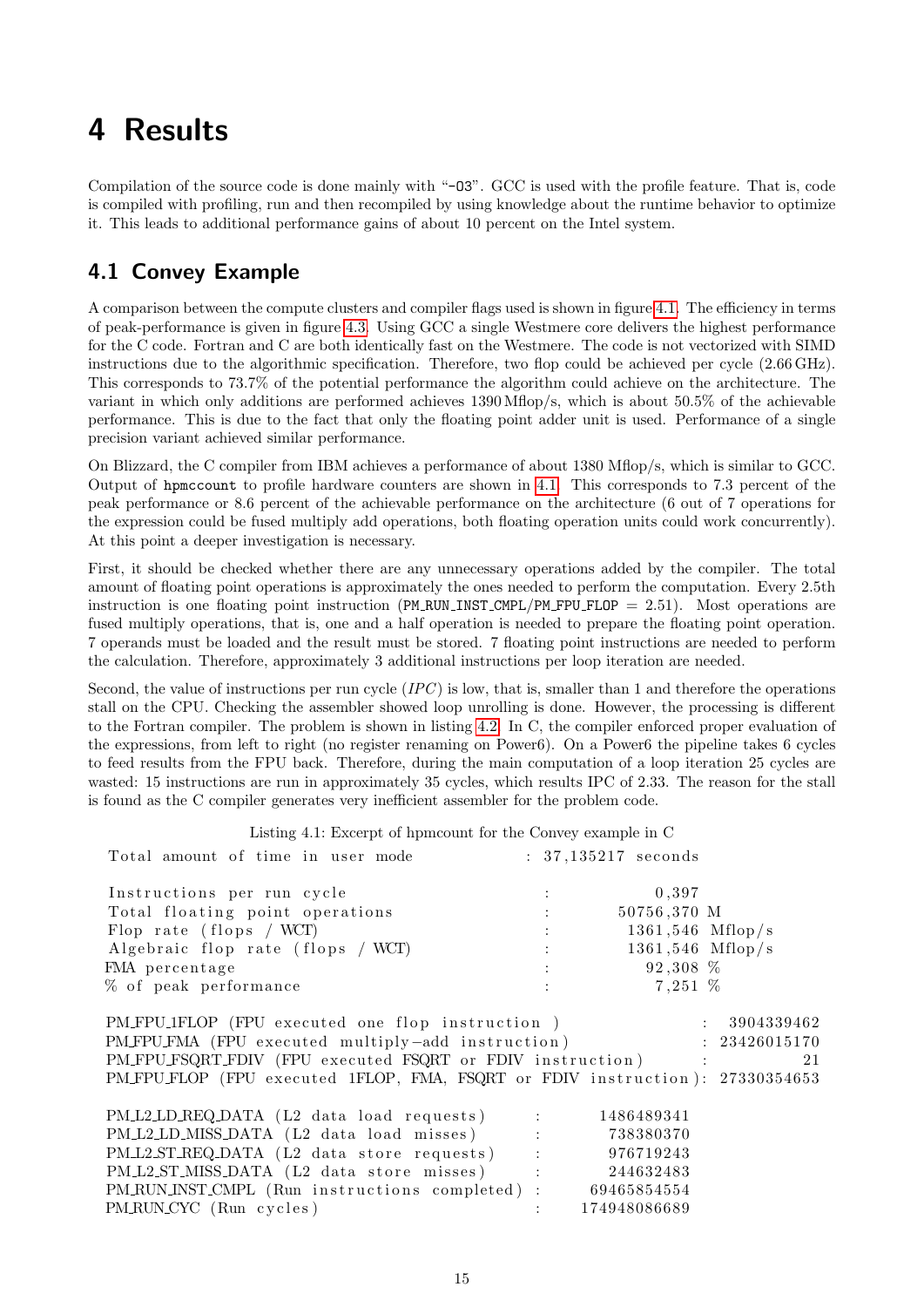

<span id="page-15-1"></span>Figure 4.1: Stencil operation example from Convey run on compute architectures.

<span id="page-15-2"></span>

|        | Listing 4.2: Assembler code excerpt for the XLC compiler output |
|--------|-----------------------------------------------------------------|
| stfs   | fp0, 4(r25)                                                     |
| 1fs    | fp10,8 $(r28)$                                                  |
| fmuls  | fp0, fp2, fp10                                                  |
| l f s  | fp8, 8(r26)                                                     |
| l f s  | fp $9, 4(r24)$                                                  |
| l f s  | fp10, 8(r27)                                                    |
| l f s  | fp11,8 $(r23)$                                                  |
| 1fs    | fp12,0(r24)                                                     |
| 1fs    | fp13,8 $(r24)$                                                  |
| fmadds | $fp0$ , $fp1$ , $fp9$ , $fp0$                                   |
| fmadds | fp0, fp3, fp8, fp0                                              |
| fmadds | fp0, fp4, fp10, fp0                                             |
| fmadds | fp0, fp5, fp11, fp0                                             |
| fmadds | fp0, fp6, fp12, fp0                                             |

With Fortran the IBM compiler works better. Note that including these optimizations the Fortran compiler reorders the evaluation of the expressions, which means that the numeric differs from normal evaluation. If a user enforces proper evaluation, the created assembler code will probably look similar to the one created for the C Code. In theory, better optimization of the loop is possible to gain both performance and accuracy. This, however, requires manual tuning. Interestingly "-03" achieved 6,700 Mflop/s while "05" reported 4,610 Mflop/s.  $6,700$  Mflop/s are about  $35\%$  of the hardware peak performance.

Looking at the hardware counter revealed that additional compiler optimization reduced the total number of floating point operations. However, the total number of floating point operations is increased. In detail, the fused multiply add operations are reduced but many more single floating point operations are created.

The tests in which a shorter loop is used to demonstrate the (well known) necessity of long inner loop bodies. In the case in which only additions are used, the Westmere architecture is limited to one flop/cycle. This cuts performance almost to a half. The Power6 does not suffer so much, yet the efficiency of the system lacks behind Westmere.

Now we compare the results with the results measured on the Convey HC-1. Performance results are visualized in figure [4.2.](#page-16-1) With proper compiler pragmas, the Convey compiler achieves 22 Gflop/s, which corresponds to 28% of the system peak performance with the vector personality. This high efficiency requires that the SIMD feature is used by the compiler.

### <span id="page-15-0"></span>4.2 Jacobi PDE Solver

fmadds fp0 , fp7 , fp13 , fp 0

Results for the 2D PDE solver are provided in figure [4.4.](#page-17-1) The modified code to run it on the system is shown in listing [4.3.](#page-17-2) About 2 Gflop/s are measured on the Westmere. Due to the problem statement and without the programmer's knowledge the compiler can achieve at most 2.66 Gflop/s. Performance on the Blizzard is low due to IBM's XLC compiler. For the original program the additional optimizations with "-05" improved performance of the original problem at least to the level of the simple stencil kernel. Single precision improves performance only slightly. However, in the Convey case, more pipelines can be implemented in the FPGA than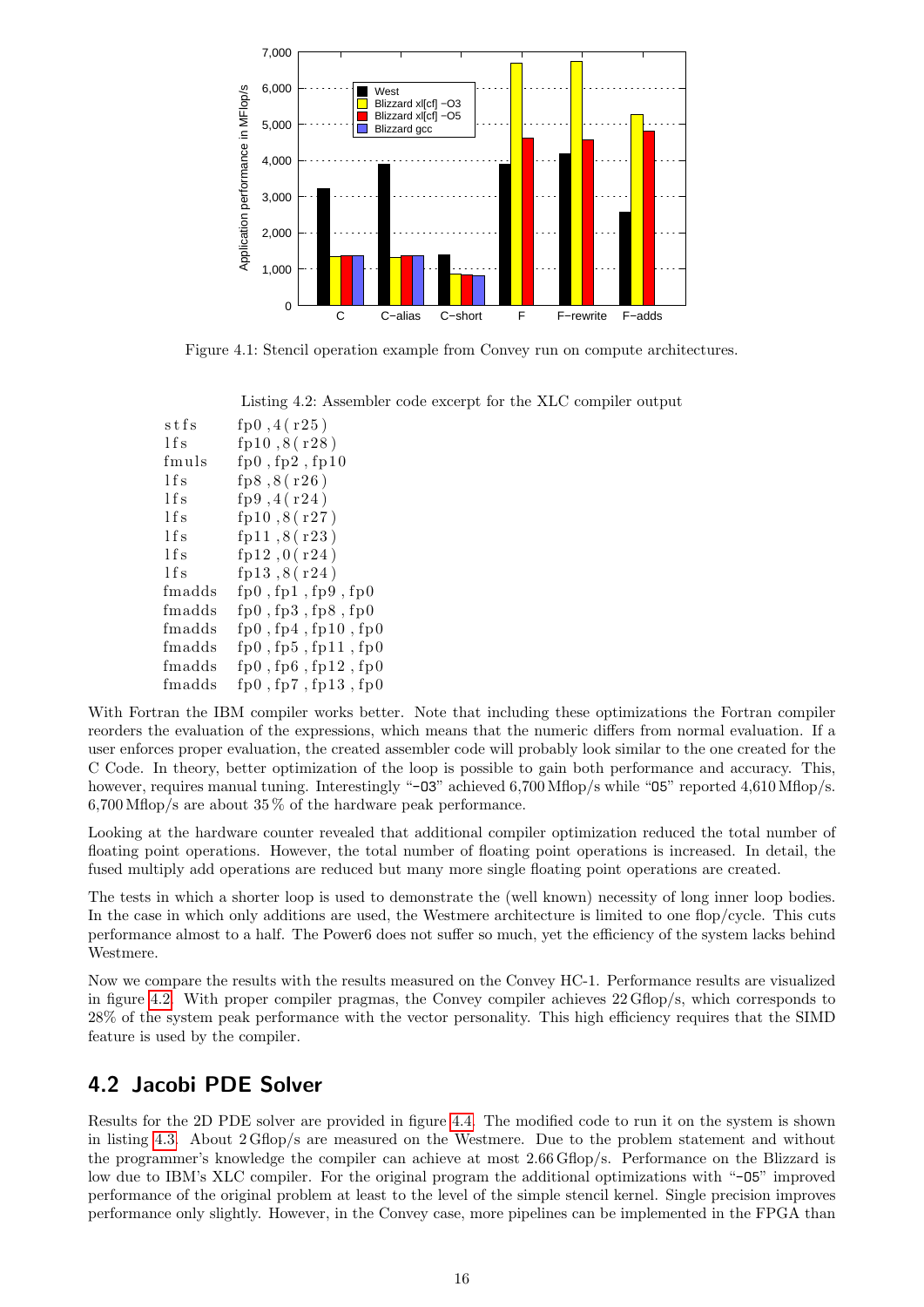

<span id="page-16-1"></span>Figure 4.2: Stencil operations example from Convey – comparison between HC-1 performance and others.



<span id="page-16-0"></span>Figure 4.3: Efficiency of the stencil operation example from Convey.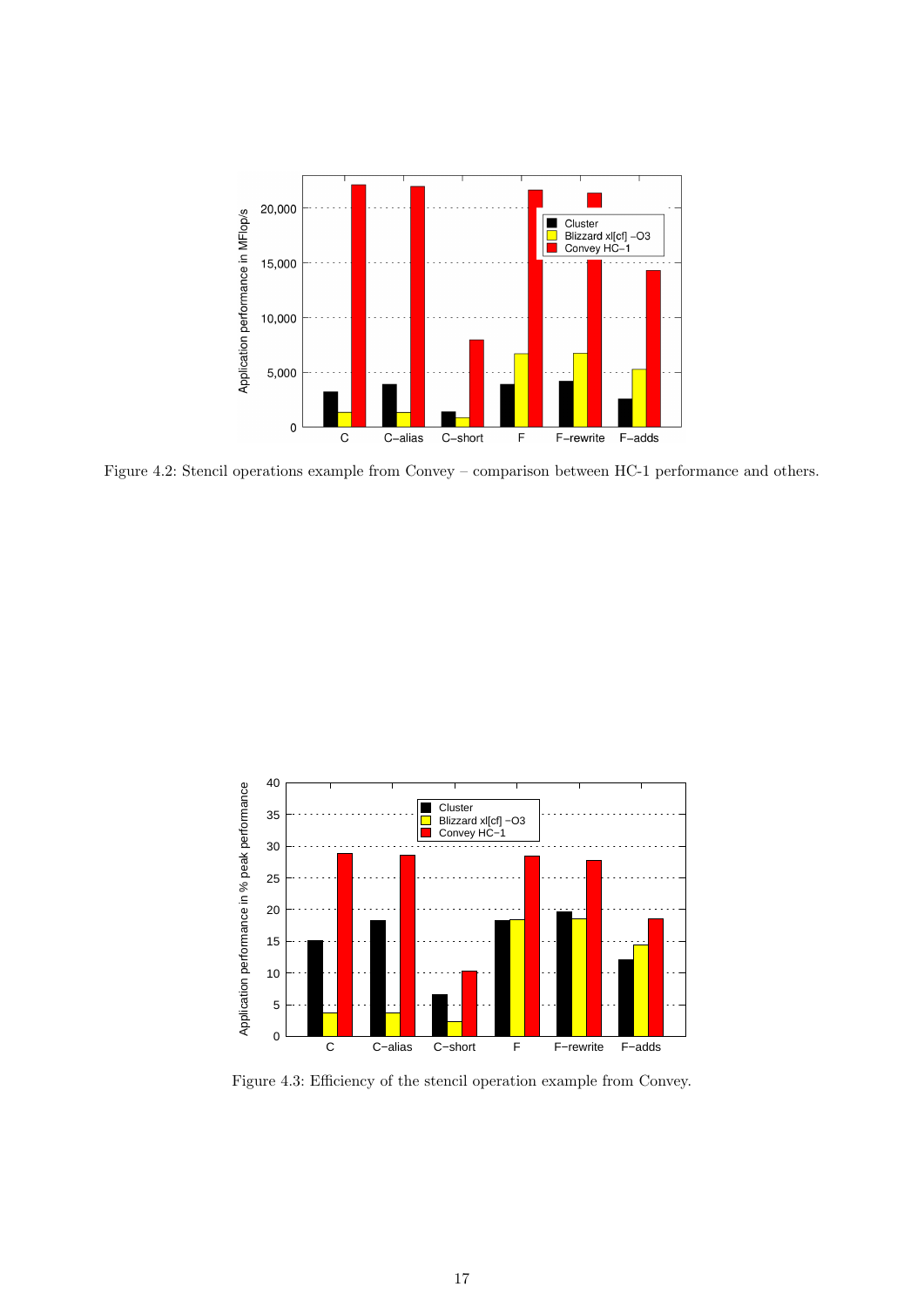

<span id="page-17-1"></span>Figure 4.4: Variants of a Jacobi PDE solver.

for the double precision case. The performance on the Convey system sticks behind the results for the 3D stencil.

Listing 4.3: Jacobi PDE solver simple stencil with Convey pragmas

```
\#pragma cny dual_target (1)
void calculate (double * restrict *restrict tm,
      double const * restrict * restrict sm, int n)
{
  long \ i,j; \qquad \qquad \textit{long} \quad i,j;double val = 0.25;
\#pragma cny array (\text{tm}[n][n])\#pragma cny array (sm [n ] [n])
  for (i=1; i < n-1; i++) /* over all rows
  {
# \npragma \ncm y \nno\_loop\_dep \ntm, \nsm, Matrix)for (j=1;j(n-1;j++) /* over all columns */
    {
      \tan[i][j] = ( \text{sm}[i-1][j] + \text{sm}[i][j-1] + \text{sm}[i][j+1] + \text{sm}[i+1][j] ) * \text{val};}
  }
}
\#pragma cny dual_target(0)int main(){
. . .
#pragma cny begin_coproc
  calculate (Matrix [m1], Matrix [m2], N+1); /* solve the equation */
#pragma cny end_coproc
. . .
}
```
The manual loop body optimization to enable concurrent processing of the equation improves the performance on Westmere from 3,900 Mflop/s to 4,180 Mflop/s. On Blizzard, the manual loop body does not improve performance, because the evaluation of equations is reordered by the XLF compiler.

A few additional tests have been performed to evaluate performance of higher (and lower) dimensions for the matrix. Due to cache misses, performance of all CPU systems is reduced, but efficient pre-fetching mostly mitigates the performance loss. The values provided in this section are created by using the best parameter set we found.

## <span id="page-17-0"></span>4.3 ECOHAM

Porting the Fortran code to the Convey required some minor modifications. Basically the loop had to be extracted into a separate function – see section [4.4](#page-18-0) for more information. Results for the different indexing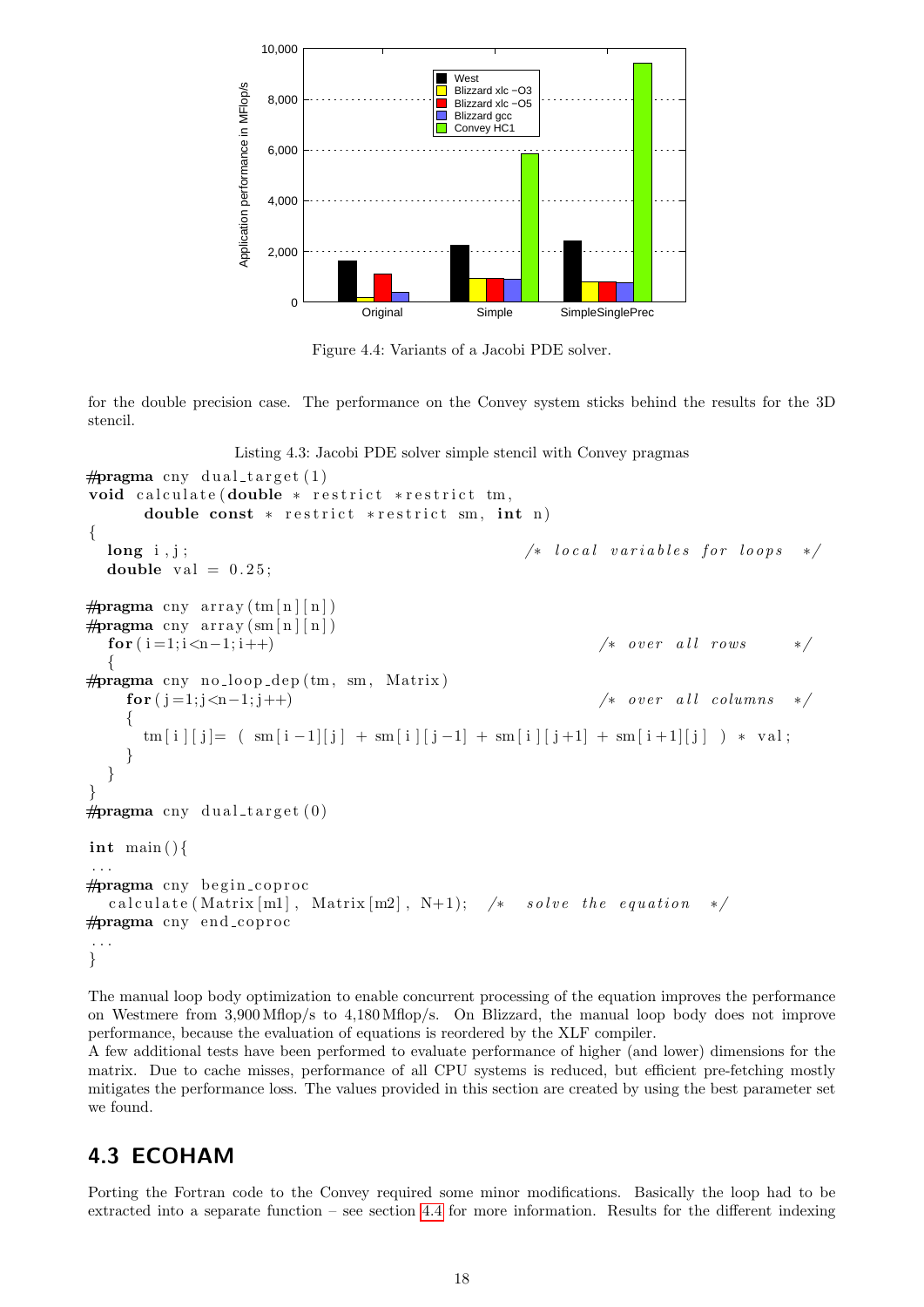

Figure 4.5: Efficiency of variants of a Jacobi PDE solver.



<span id="page-18-1"></span>Figure 4.6: Index variant evaluation for a climate code.

methods are provided in figure [4.6.](#page-18-1) The application performance reported does not care about additional computation for dry points. Therefore, the really interesting flop/s for the "3DAll" case must be multiplied with 0.2, because roughly 20% points are wet points. The best indexing method is "1DWet". Interestingly, on the Westmere architecture the achievable flop/s are higher than for "1DWet", for Blizzard and Convey "1DWet" wins. With "1DWet" 17 Gflop/s can be observed on the Convey HC-1. However, on Blizzard 6 Gflop/s were measured on a single core already. With double precision the results on the compute architecture are similar, therefore only the single precision results are shown here.

### <span id="page-18-0"></span>4.4 Experience with the Convey HC-1

The Linux environment and documentation allows to do first steps rapidly. A modified Open64 compiler allows to specify personalities to use during the code compilation. During the compilation the proper personality must be selected. Plenty of documentation exists for the developer. It discusses modifications necessary to port code to the convey. A very useful example is the Convey Programmers Guide. Due to the coherent memory between FPGA and host an incremental parallelization is possible. Reserving memory on the proper device or migrating frequently accessed data is required to achieve good performance. Memory allocation on the co-processor and migration were both tested, and are easy to use.

Without proper data location the observed performance was about 4 Mflop/s, which is less than  $1/1000$  of observable performance. During the experiments sometimes the compiler did not vectorize loops. However, as the compiler reports statistics about vectorized loops, those could be localized. For a loop the compiler shows the number of all operation types (binary, logical, ...) which are in the loop. Running loops on the co-processor which are not vectorized causes a dramatic performance loss, which is similar to the case where data is allocated on the wrong device.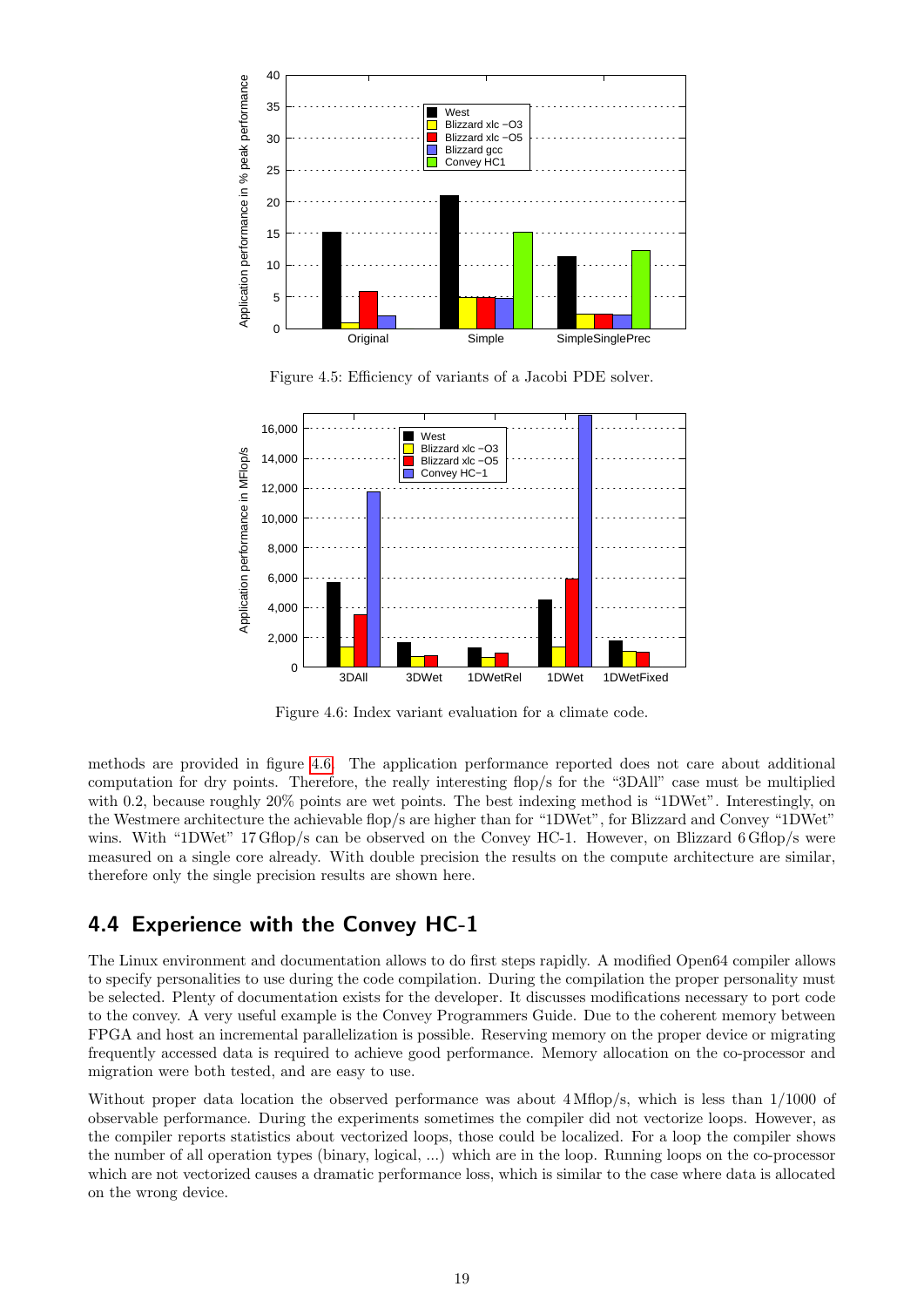

Figure 4.7: Efficiency of the index variants for a climate code.

Porting Fortran code to the Convey is easier than porting C, because by default Fortran has more strict aliasing rules and avoids pointers. Therefore, the compiler can make more assumptions about data usage.

During the evaluation we contacted Convey about some minor issues and a compiler bug which prohibited vectorization on one example code. The answer was prompt and accurate, a few days later the compiler bug was fixed by their compiler team.

There are several restrictions to co-processor code. For example, no I/O or system call can be made on the coprocessor, and no function can be called which is not compiled for the co-processor. In our examples in Fortran we dynamically allocated the matrix. Unfortunately, the compiler could not vectorize the loops. Refactoring the code by extracting the loops into a separate function for the co-processor fixed this issue.

Several environment flags help to assess usage of the FPGA. We extensively used a flag which prevents code to run if the co-processor cannot be used. Another flag counts the number of calls to the co-processor.

The Convey Open64 compiler is a bit behind the current compilers. For example, the file extension F03 is not detected.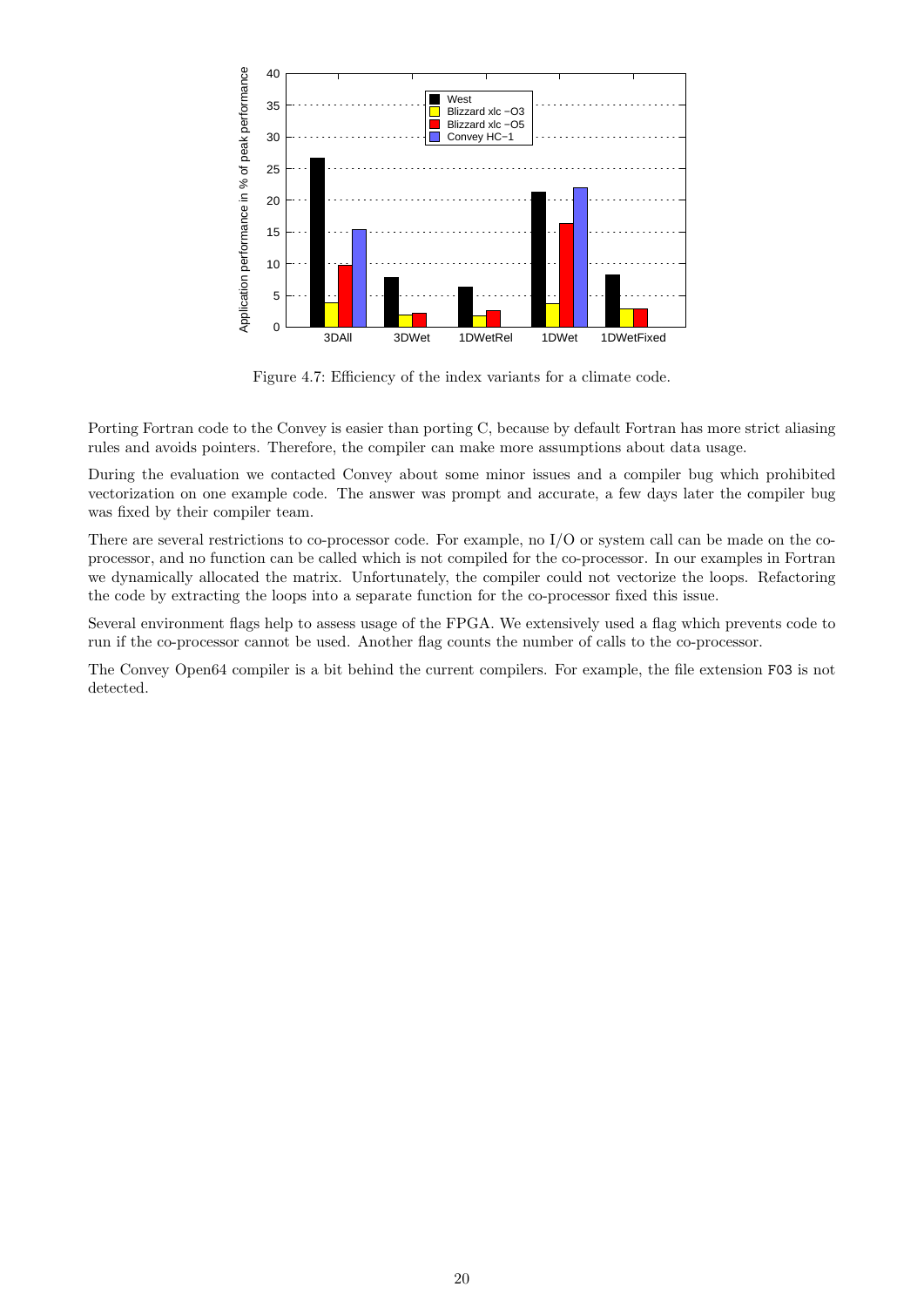# <span id="page-20-0"></span>5 Conclusions

In this first report we could get a first glance at the Convey system and we could evaluate some low-level performance aspects on our systems. Compilers and code often have plenty of room for optimization, which is especially true for the C compiler on Blizzard. The Westmere architecture is very efficient for the given problems. Due to the problem statement vector instructions could not be used. However, there are approaches to rewrite stencil operations accordingly to improve performance. There is the need to assess performance furhter, even by inspecting assembler code and assessing hardware capabilities for the given case.

The Convey HC-1 has the potential to be used for general purpose computation. Even though the system is still new, the documentation and provided software look rather mature. Even though the provided compiler is not the newest version, it works well. However, on Convey 22 Gflop/s were measured on the FPGA. If one compares this to the 4 Gflop/s on a single core of a commodity CPU the high initial costs of the new solution probably can not persuade common application developers.

Development on GPUs is now common practice and is applicable for many problems. For example the Testla C2070 achieves up to 630 Gflop/s in double precision. Memory is limited to 6 GByte. The price of the GPU accelerator is about 3,500\$. In the related work we cited work which achieved 36 Gflop/s with the older generation of GPUs. Compared to the Convey HC-1 GPU programming does not allow the easy incremental parallelization of the Convey, data localization must be handled manually. A kernel on a GPU looks different from the sequential code, on the Convey system the code is identical and can still be compiled on other compilers. Portland Group's GPU compiler might help to utilize the GPU to some extent. However, deeper understanding of the hardware and software is necessary to exploit the hardware's full potential.

With the coming Knight family – which reaches approximately  $512 \text{ Gflop/s}$  – from Intel the easy CPU programming model can be applied directly to accelerators. Unfortunately, to utilize this approach completely converting code to vector operations is mandatory as the system will provide full performance only on 512 bit vectors. However, as it will require a shorter training period to gain some performance out of the box, this seems to be the way to go for large codes which must not run at full performance – for instance, because they are not run 24/7.

For long-running climate codes, that is, a few codes which burn half the CPU hours per year performance gains are vital. Unfortunately, the true strength of re-programming the FPGA – to gear the co-processor towards the application – could not be evaluated by us. Related work in this area shows that an stencil kernel could be implemented efficiently, although recent GPUs deliver a better performance. As all high performance implementations require a deep understanding of the software kernel and hardware characteristics, hand-optimized code is faster.

## <span id="page-20-1"></span>5.1 Future Steps

The main considerations for us are to approximate the potential performance of an equation – or algorithm – before they run on a given architecture. A theoretical performance assessment allows to estimate best performance a compiler could deliver on a given system. We will work in this direction to tighten performance bounds on our architectures.

To proof the usefulness of the Convey approach to existing codes it seems mandatory that performance can be estimated on the system before a new personality is written. In this context the estimation of how much space particular executions require on the FPGA and of how many cycles are needed to perform the operation can guide the direction. Let us assume, for instance, that in the best case 50 double precision adders could be implemented on each Xilinx FPGA. Each could perform one flop/s, which means that 200 Gflop/s could be achieved. To compute this bound one could consider memory limitations, and the size and number of lookup-tables, flip-flops and provided higher level execution units.

HMK Supercomputing promised to provide estimates for potential implementations to avoid doing time consuming research and implementations if the potential does not suffice for the code. By providing some rough space estimates for execution units this would enable us to check existing code for routines which could be implemented efficiently on the Convey HC-1. Then, a closer inspection of the code blocks by Convey should tighten these bounds. Finally, this will allow us to determine the benefit to port these applications to the Convey HC-1.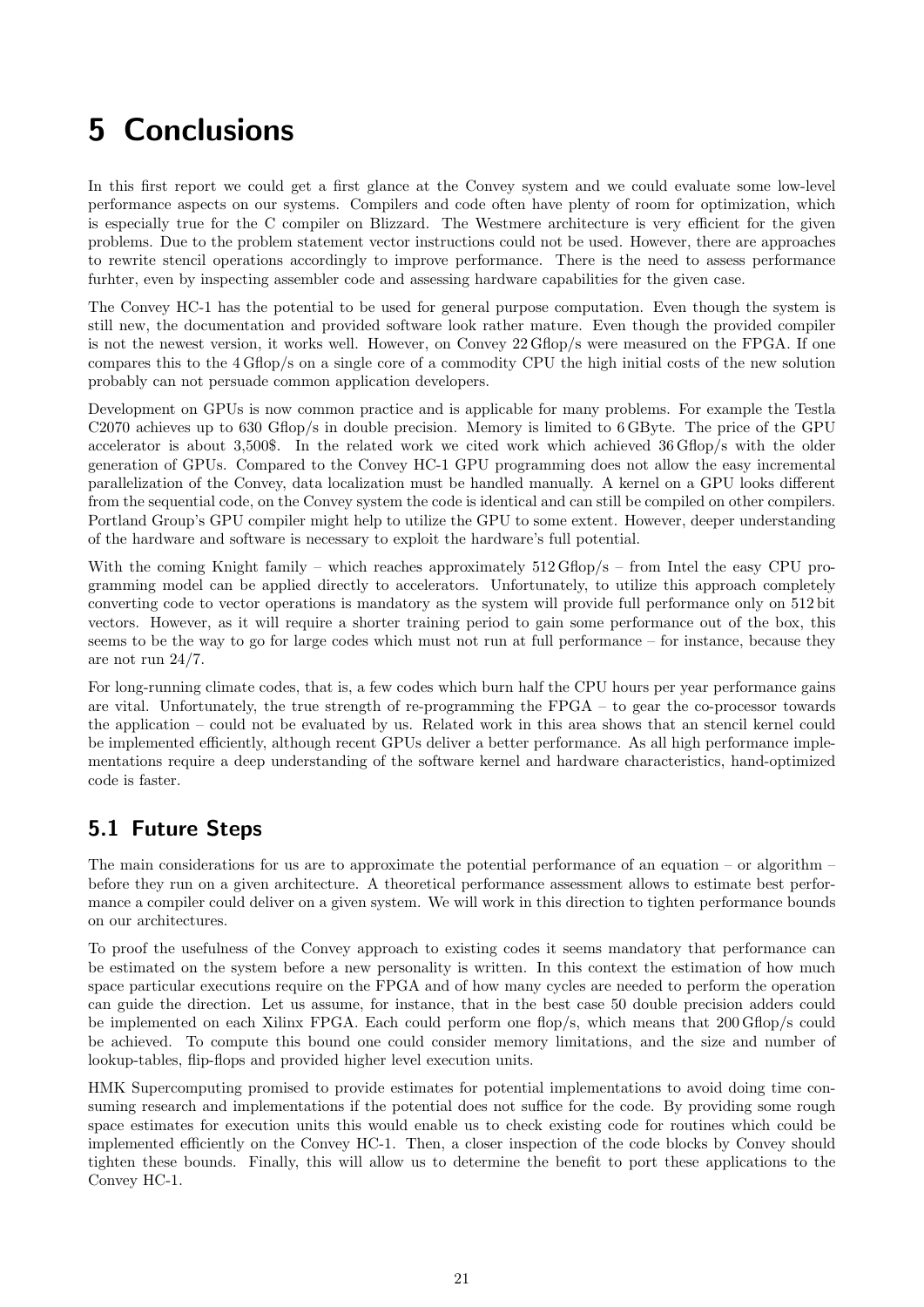## Acknowledgements

Thanks to Professor Heuvelin and Dr. Michael Neaga from the Karlsruhe Institute of Technology (KIT) who provided us CPU time on their Convey HC-1. Thanks to Michael Kuhn und Timo Minartz for reviewing this report.